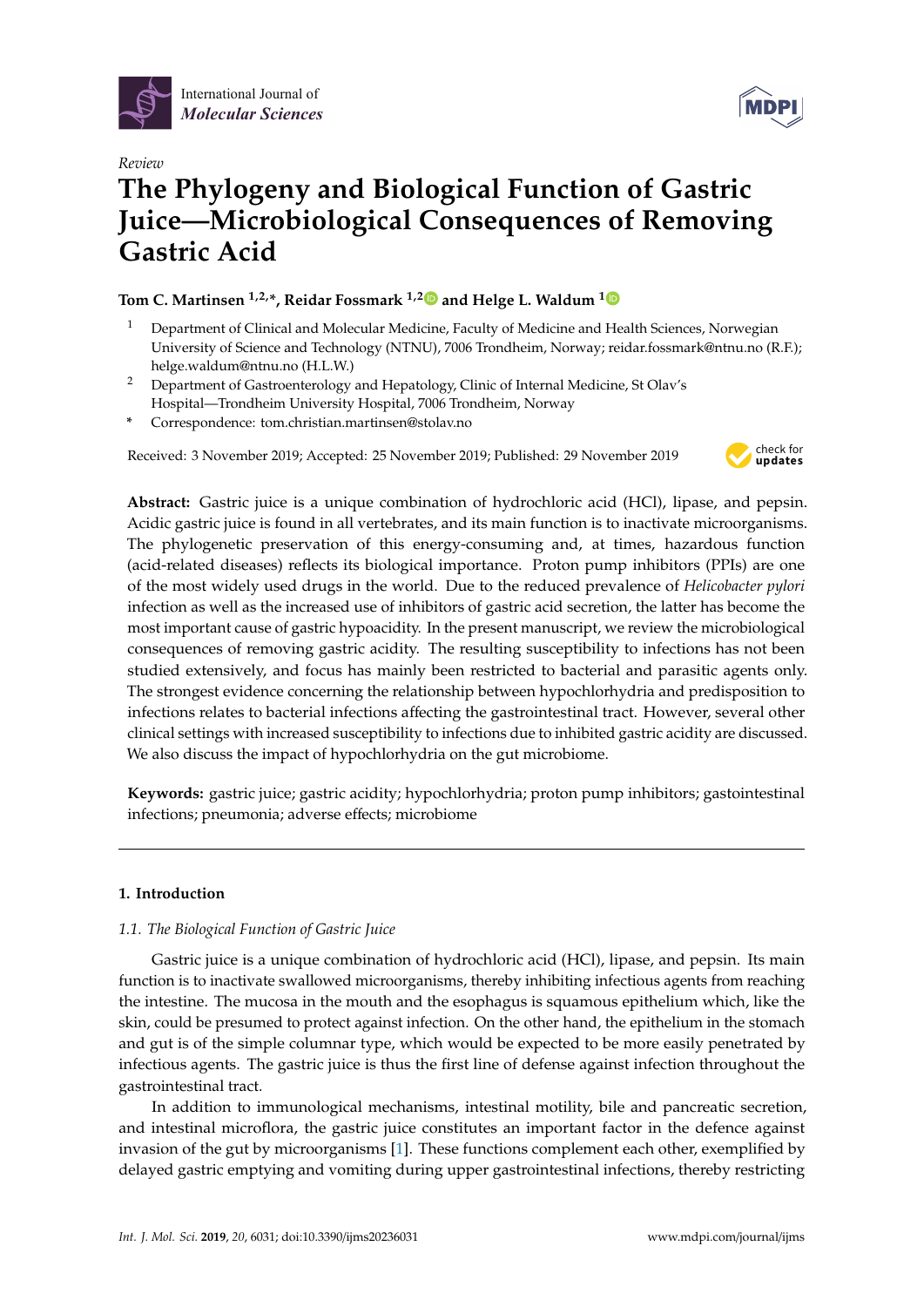further entry of pathogenic agents into the gastrointestinal tract. Moreover, delayed gastric emptying enhances the antimicrobial effect of the gastric juice.

The concept of "a gastric bactericidal barrier" has been discussed for a century [\[2](#page-12-1)[,3\]](#page-12-2).

In 1934 Hurst stated that "the Services would have saved much invaliding if men with achlorhydria were not sent to the tropics" on the basis of observations that dysentery and similar infections occurred more commonly in individuals with impaired gastric acid secretion [\[4\]](#page-12-3). The inactivation of microorganisms (not just restricted to bacteria as in Bartle and Hawkins "gastric bactericidal barrier") [\[2\]](#page-12-1) is suggested to be primarily pH–hydrochloric acid dependent, because the other constituents of gastric juice seem to have little effect on the destruction of infective agents [\[5](#page-12-4)[,6\]](#page-12-5). However, to separate the effects of acid and pepsin seems hardly possible, because the enzyme's activity always accompanies low pH and vice versa.

In addition to the killing of microorganisms, the acidic juice denatures proteins and augments absorption of dietary calcium and iron.

# *1.2. The Phylogeny and Physiology of Gastric Acid Secretion*

Gastric acid secretion is a phylogenetically old function, probably first developed in cartilaginous fish more than 400 million years ago [\[7\]](#page-12-6). Although a highly energy consuming and at times hazardous function (acid-related diseases such as peptic ulcers and gastro-esophageal reflux disease (GERD), secretion of acidic gastric juice is preserved in fish, amphibians, reptiles, birds, and mammals, implying that it is important and evolutionarily advantageous [\[8\]](#page-12-7).

Gastric HCl is secreted from the highly specialized parietal cells located in the corpus of the stomach, generating a  $H^+$  concentration in the gastric juice that is 3 million times greater than that in blood and tissue. The process is controlled by a complex system of endocrine cells and neurons.

Gastrin is the main hormone regulating gastric acid secretion, and is phylogenetically older than gastric acidity [\[8\]](#page-12-7). The gastrin family has been traced back to the *Ciona intestinalis* [\[9,](#page-12-8)[10\]](#page-12-9), a representative of the protochodrates that represents a key point in the phylogenetic transition to vertebrates. Indicative of a function of gastrin, gastric acid secretion appears to have developed concomitantly in the cartilagenous fish [\[8\]](#page-12-7), in which also the so-called gastric enterochromaffin-like (ECL) cell is recognized as the target cell for gastrin in the oxyntic mucosa. While gastrin is well conserved in all vertebrates, a major structural change of gastrin accompanied the transition to mammals, giving rise to quite different types of gastrin (non-mammalian and mammalian) [\[7\]](#page-12-6). Gastrin is synthesized and released into the bloodstream by the gastrin cells in the antrum of the stomach, an "open type" of endocrine cell with microvilli on the apical membrane of its luminal surface allowing the cell to sense the luminal content, including its  $H^+$  concentration [\[11](#page-12-10)[,12\]](#page-12-11).

H<sup>+</sup> ions have an inhibitory effect on gastrin cell activity at a pH below 4; an increase in gastric pH leads to a decrease in gastrin cell inhibition and an increase in gastrin release [\[13\]](#page-12-12).

In addition to gastrin, histamine and acetylcholine are physiologically important signals; however, the way they all interact to stimulate gastric acid secretion is still being debated. Nevertheless, it seems generally accepted that gastrin acts by releasing histamine from the ECL cells by activating gastrin receptors [\[14–](#page-12-13)[16\]](#page-12-14), and that histamine stimulates the histamine-2 receptor on the parietal cell [\[11](#page-12-10)[,12\]](#page-12-11).

At a pH below 4 the gastric juice has a rapid bactericidal effect, in which exogenous bacteria introduced into the stomach are usually destroyed within 15 min. The bactericidal effect is reduced at a pH above 4.0 [\[6\]](#page-12-5), and anything that raises the intragastric pH above 4 will allow bacterial overgrowth [\[5\]](#page-12-4). Interestingly, in healthy subjects, gastric acidity is maintained with a pH below 4.0 [\[17,](#page-12-15)[18\]](#page-12-16), which is similar to the pH level at which the inhibition of gastrin release from the antral gastrin cells stops [\[13\]](#page-12-12).

Hence, the physiological apparatus of gastric acid secretion is designed to keep gastric pH below 4, the pH level essential to kill potential microbiological invaders [\[19\]](#page-12-17).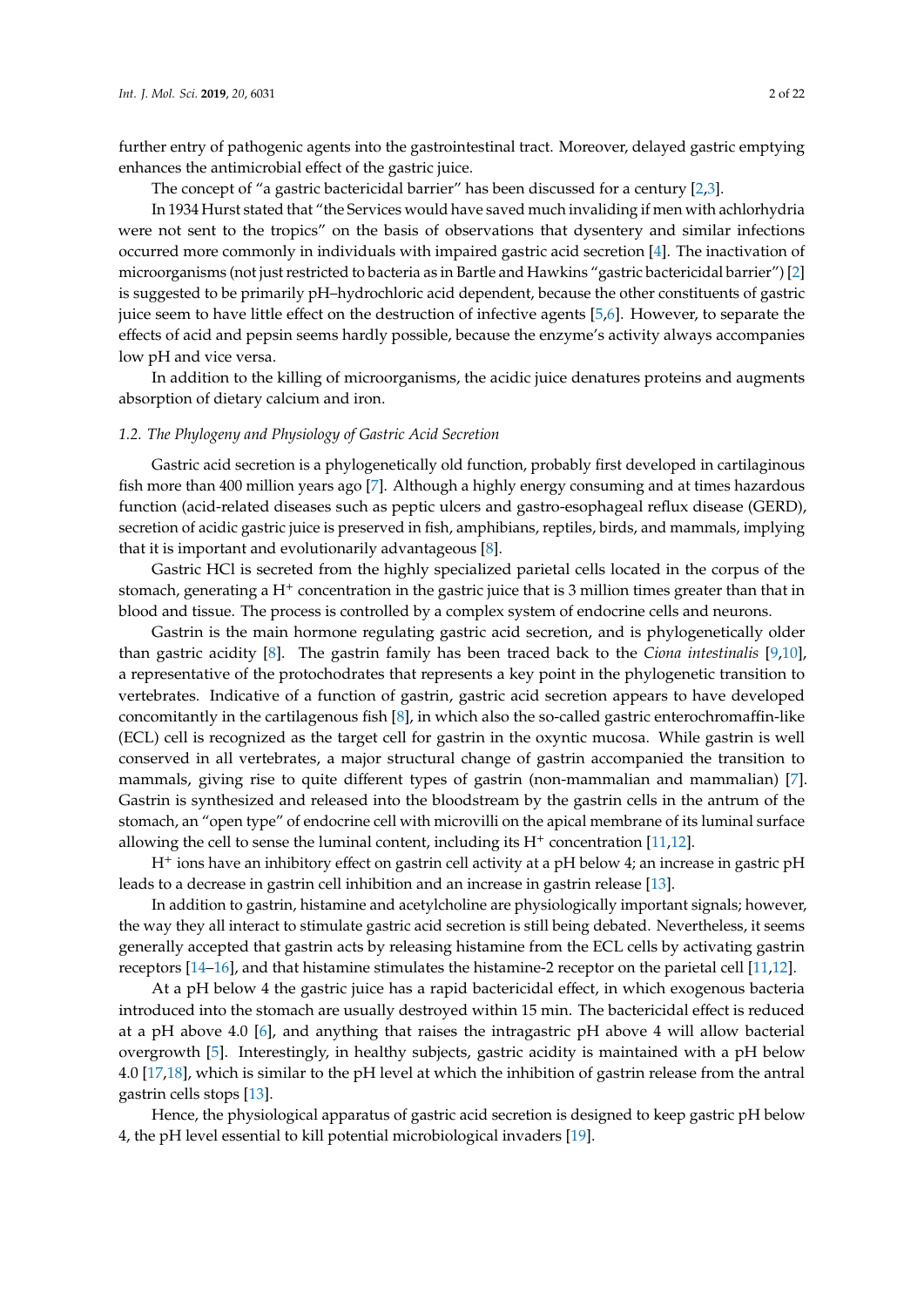## *1.3. PPI Induced Gastric Hypochlorhydria*

Before the entry of drugs inhibiting gastric acid secretion, acquired conditions of hypochlorhydria such as chronic atrophic gastritis and malnutrition were the most common causes of gastric hypoacidity.

Due to the reduced prevalence of *Helicobacter pylori* infection, as well as the increased use of antisecretagous drugs, the latter has become the dominating cause of gastric hypo/achlorhydria. Proton pump inhibitors (PPIs) inhibit the gastric  $H^+K^+ATP$ ase (the proton pump) by binding covalently and irreversibly to the alpha subunit. Both basal and stimulated secretion of gastric acid is inhibited, independent of the nature of parietal cell stimulation, and all PPIs are more or less similar in efficacy and potency.

PPIs are among the top 10 most widely used drugs in the world, and recently became the second largest drug in terms of revenue in the USA [\[20](#page-12-18)[,21\]](#page-13-0). The main indications for PPIs are acid-related conditions such as gastroesophageal reflux disease and peptic ulcer, but they are also frequently prescribed for management of dyspepsia, as part of *Helicobacter pylori* eradication therapy, and for prevention of peptic ulcer bleeding in high-risk patients on aspirin and/or non-steroidal anti-inflammatory drugs. Unfortunately, numerous studies in Western populations have documented prevalent PPI prescription and use without evidence-based indication [\[22–](#page-13-1)[26\]](#page-13-2); hence, in many populations, patients without indication may be the largest group of users.

#### **2. Microbiological Consequences of Removing Gastric Acid**

From a biological point of view, it seems likely that removal of such a phylogenetically preserved function as gastric acid secretion found in all vertebrates will have consequences. Furthermore, in contrast to most other drugs that modify or normalize physiological mechanisms and/or parameters, such as, for instance, antihypertensives, gastric acid secretion is nearly eradicated by the widely used antisecretagogues.

Although gastric hypo/achlorhydria is common due to chronic atrophic gastritis or use of inhibitors of gastric acid secretion, the resulting susceptibility to infection has not been studied extensively. Admittedly, since Bartle and Hawkins [\[2\]](#page-12-1), it has repeatedly been demonstrated that reduction of gastric acid secretion predisposes to infection with a variety of microbiological organisms [\[27–](#page-13-3)[34\]](#page-13-4). However, remarkably few high quality experimental or epidemiological studies have been performed and the majority of existing studies are rather old (although an increasing number were published in the last decade), and mainly restricted to bacterial and parasitic agents only.

Moreover, one of the main problems with the studies that have aimed to reveal an association between hypochlorhydria and increased susceptibility to microorganisms conducted before the entry of PPIs is that several infections themselves reduce gastric acid secretion in humans [\[1](#page-12-0)[,30](#page-13-5)[,35](#page-13-6)[–39\]](#page-13-7) and animals [\[1](#page-12-0)[,30,](#page-13-5)[40,](#page-13-8)[41\]](#page-13-9). The mechanism underlying infection-evoked suppression of acid secretion is not well understood [\[1\]](#page-12-0). In addition, fever per se may inhibit gastric acid secretion in humans [\[42](#page-13-10)[,43\]](#page-13-11). Therefore, experimental longitudinal (before, during, and after infection) studies to compensate for these biases are required. Finally, malnutrition is associated with hypo/achlorhydria [\[29](#page-13-12)[,44\]](#page-13-13), and the extent to which subclinical malnutrition affects gastric acidity is unknown [\[27\]](#page-13-3). Malnutrition also impairs other factors in the intestinal defense system. Consequently, the combination of malnutrition and hypo/achlorhydria puts individuals at high risk of enteric infections, facing a vicious circle (malnutrition and hypo/achlorhydria).

Surprisingly, very few studies have focused on the effect of reduced gastric acidity on the susceptibility to viral infections [\[27,](#page-13-3)[32,](#page-13-14)[34](#page-13-4)[,45\]](#page-13-15). A hallmark of enteroviruses is their stability at low pH. Accordingly, they will reach the gut and multiply there, gaining access to the blood or the central nervous system via peripheral nerves [\[46\]](#page-13-16). Still, it seems reasonable to assume that many viruses are sensitive to the uniquely low pH in the gastric juice [\[45\]](#page-13-15) which, theoretically, would predispose patients with hypo/achlorhydria to viral infections. Indeed, rapid inactivation of rotaviruses by exposure to acidic buffer and acidic gastric juice at pH 2, but not at pH 4, has been reported [\[47\]](#page-14-0). It has been shown that influenza viruses infect and persist in gastric mucosa in patients receiving antisecretagogues [\[48\]](#page-14-1).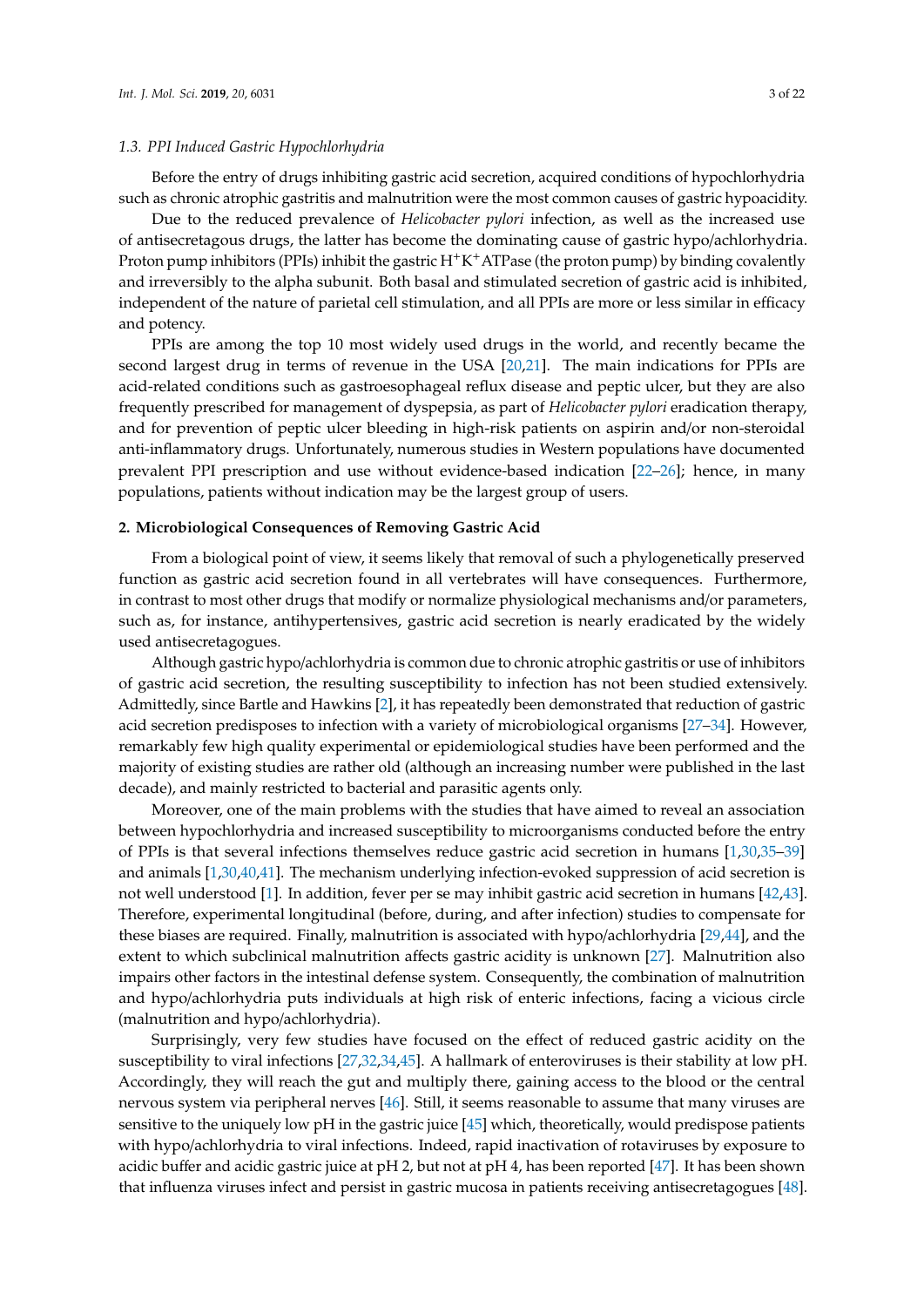Indeed, community-acquired respiratory infections (see Section [2.3\)](#page-8-0), which may be viral in origin, seem to be more common in users of acid-suppressing drugs.

In addition, there have been few studies concerning the role of gastric acidity in protection against fungal infections. Although systemic candida infections have been reported in immunocompromised patients treated with histamine-2 receptor blockers (H2RBs) [\[49\]](#page-14-2), the majority of existing reports concerns affection of the gastrointestinal tract (see Section [2.1.3\)](#page-6-0).

## *2.1. Hypochlorhydria and Infections of the Gastrointestinal Tract*

The strongest evidence concerning the relationship between hypo/achlorhydria and predisposition to infections relates to infections affecting the gastrointestinal tract (Table [1\)](#page-3-0).

| <b>Bacterial Infections</b>     | <b>Parasitic Infections</b> | <b>Fungal Infections</b> |
|---------------------------------|-----------------------------|--------------------------|
| Non-typhoid salmonellosis       | Strongyloides               | Candida alibicans        |
| Cholera                         | Giardia                     |                          |
| Campylobacter jejuni            | Entamoeba histolytica       |                          |
| Diarrhoeagenic Escherichia coli |                             |                          |
| Clostridium difficile           |                             |                          |
| Shigellosis                     |                             |                          |
| Listeriosis                     |                             |                          |
| <b>Brucellosis</b>              |                             |                          |

<span id="page-3-0"></span>**Table 1.** Infections in the gastrointestinal tract reported to be associated with gastric hypochlorhydria.

In a retrospective study, Nwokolo and co-workers [\[50\]](#page-14-3) found that patients taking acid-suppressing drugs (H2RBs or PPIs) appear to have approximately three times the risk of bacterial diarrhea than non-recipients. Moreover, in a case–control study of 6414 cases and 50,000 controls, a RR of 2.9 was reported between PPI use and bacterial gastroenteritis [\[51\]](#page-14-4). Cobelens et al. [\[52\]](#page-14-5) found an increased risk of diarrhea in travellers taking antacid or H2RBs. The International Society of Travel Medicine has identified PPI use as a risk factor for travellers' diarrhea, and suggests daily antibiotics to prevent illness in PPI users during travel to high-risk areas [\[53\]](#page-14-6). In a case–control study of 170,000 ever-users of acid-supressing drugs (H2RBs or PPIs) [\[54\]](#page-14-7) identifying 374 bacterial gastroenteritis and 2000 controls, the authors concluded that they did not find any important association between the use of acid-suppressing drugs and risk of bacterial gastroenteritis in general. However, the RR among omeprazole users for 2 months was 1.6. The study was nested within a cohort of long-term users of anti-secretory drugs; consequently, it is possible that the study design selected out subjects with previous gastroenteritis while on these drugs [\[55\]](#page-14-8).

In the recent placebo-controlled, randomized COMPASS trial [\[56\]](#page-14-9) including 17,598 participants with stable cardiovascular disease and peripheral artery disease, patients randomized to use of the PPI pantoprazole had an increased risk of self-reported enteric infections (*Clostridium di*ffi*cile* infection (CDI) not included) with an odds ratio (OR) of 1.33 during follow up for a median of 3.01 years. The number needed to assume harm for enteric infections was 301. In a prospective study performed in pediatric patients, it was demonstrated that the use of inhibitors of gastric acid secretion (H2RBs or PPIs) was associated with an increased risk of acute gastroenteritis (OR 3.58) [\[57\]](#page-14-10).

# 2.1.1. Bacterial Enteric Infections

The strongest evidence in favour of the view that hypo/achlorhydric patients are susceptible to bacterial infections relates to non-typhoid salmonelloses and cholera, both bacteria known to be acid-sensitive. Impaired acid secretion increases both the frequency and severity of these infections [\[27,](#page-13-3)[29,](#page-13-12)[30,](#page-13-5)[58](#page-14-11)[–62\]](#page-14-12). However, studies on the impact of PPI as a risk factor are rather few. Despite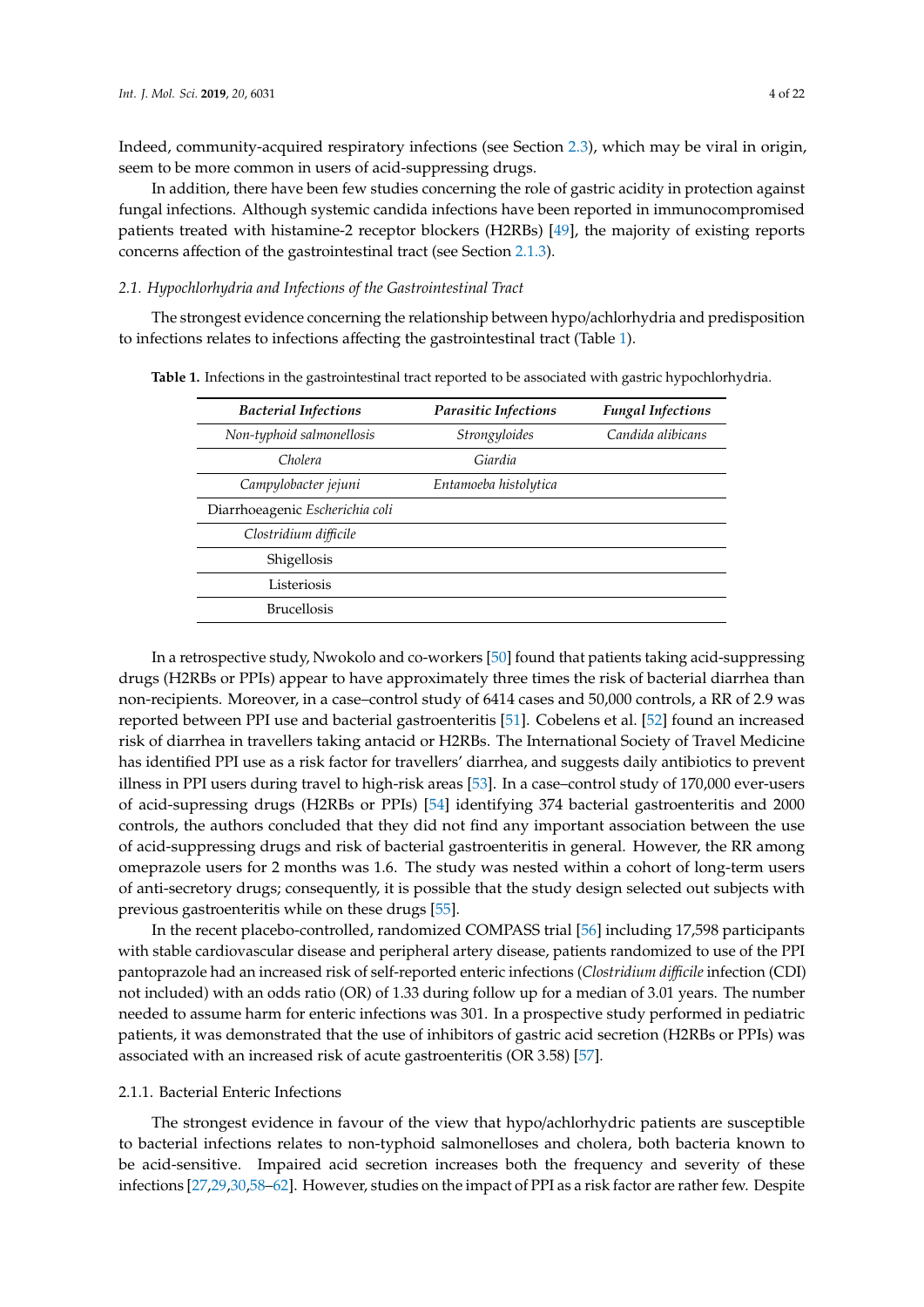the widely held belief that gastric acid serves as a barrier to bacterial pathogens, the experimental data to support this hypothesis is rather sparse. However, some experimental studies on different bacteria are presented here before the clinical observational/epidemiological studies concerning eight specific bacterial agents.

# Experimental Studies of Bacterial Infections due to Hypo/Achlorhydria

In 1885, Koch demonstrated *Cholera* infection in guinea pigs if the pathogens were delivered with bicarbonate [\[63\]](#page-14-13). Almost a century later, Hornick's group applied the "bicarbonate model" in humans, showing that when sodium bicarbonate was given with live *Cholera vibrios* to volunteers, the infecting dose was lowered from  $10^8$  to  $10^4$  organisms [\[58,](#page-14-11)[64\]](#page-14-14). Further experimental studies on volunteers demonstrated that diarrhea after ingestion of *C. vibrios* and sodium bicarbonate was closely correlated to basal gastric acidity [\[65\]](#page-14-15).

In an adult volunteer challenge study published by DuPont et al. in 1971 [\[66\]](#page-14-16), invasive *Escherichia coli* produced diarrhea only when the organisms were administered after neutralising gastric acid with sodium bicarbonate, showing the importance of reducing gastric acidity in the development of diarrhea caused by this agent. In 1972, Gianella et al. [\[5\]](#page-12-4) found that *Salmonella paratyphi* and *Salmonella enteritidis* did not survive at pH < 3, whereas at pH > 4, no reduction in bacterial count was observed. The same paper showed decreased survival of diarrhea-producing *Escherichia coli* at pH < 3.5, and also documented that the minimum pH for proliferation is 4.4 [\[67\]](#page-14-17). One study in mice has also illustrated the protective role of gastric juice against *Salmonella* infections [\[68\]](#page-14-18). Moreover, *Campylobacter jejuni* has been found to be more susceptible to gastric acid than *Salmonella* [\[69\]](#page-14-19). Waterman and Small [\[70\]](#page-14-20) recovered very few colonies of *Campylbacter jejuni* upon exposure to a relative high pH of 4 and 5. However, *Campylbacter jejuni* showed increased survival at pH 6, a pH possible with high doses of PPIs. Subsequently, in an important study by Tennant et al. [\[71\]](#page-15-0), mice that were constitutively hypochlorhydric due to a mutation in a gastric  $\rm H^+K^+ATP$ ase gene were used as a model to quantify the effectiveness of gastric acid in mediating resistance to infection with ingested bacteria (*Yersinia enterocolitica*, *Salmonella enterica serovar Typhimurium*, *Citrobacter rodentium*, or *Clostridium perfringens* cells or spores). Before performing the animal experiments, they investigated the survival of *Yersinia enterocolitica 8081*, *Yersinia enterocolitica 8081u*, *Salmonella enterica serovar Typhimurium*, and *Clostridium rodentium* in phosphate-buffered saline at various pHs. The results supported previous findings [\[72,](#page-15-1)[73\]](#page-15-2) that *Yersinia enterocolitica* is highly acid-resistant, and that this phenotype is mediated by the ability of this organism to produce urease. The results for *Salmonella enterica serovar Typhimurium* supported those of Gorden and Small [\[74\]](#page-15-3), who found that *Salmonella* species are unable to survive at pH 2.5 for 2 h. The acid resistance of *Clostridium rodentium* (not tested previously), was found to be slightly lower than *Salmonella enterica serovar Typhimurium*. In the mouse studies, significantly greater numbers of *Yersinia*, *Salmonella*, and *Citrobacter* cells and *Clostridium* spores survived in hypochlorhydric mice, resulting in reduced median infectious doses. This was in concordance with Sun et al. [\[75\]](#page-15-4), who performed controlled experiments which showed that non-pathogenic *Escherichia coli* survives better in hypochlorhydric gastrin-deficient mice than in wild-type mice. Finally, experiments involving intraperitoneal infection (inoculation of mice by a route that bypassed the stomach) or infection of mice treated with antacids indicated that the increased sensitivity of hypochlorhydric mice to infection was entirely due to the absence of stomach acid [\[71\]](#page-15-0). In general, *Listeria* is vulnerable to a pH  $\leq$  2, with increased survival at pH ≥ 5 [\[76](#page-15-5)[,77\]](#page-15-6). However, different strains of *Listeria* show various degrees of susceptibility to gastric acid. Moreover, in a rat model, rats pretreated with cimetidine, a H2RB, showed a significantly lowered infective dose of virulent *Listeria monocytogenes* [\[78\]](#page-15-7).

# Specific Bacterial Agents

**(1)** *Non-typhoid salmonellosis***:** Before the entry of antisecretagous drugs, the best evidence for increased susceptibility to enteric infections following hypo/achlorhydria was the increased occurrence [\[79](#page-15-8)[–84\]](#page-15-9) and severity [\[80,](#page-15-10)[85\]](#page-15-11) of salmonellosis following gastric surgery inhibiting gastric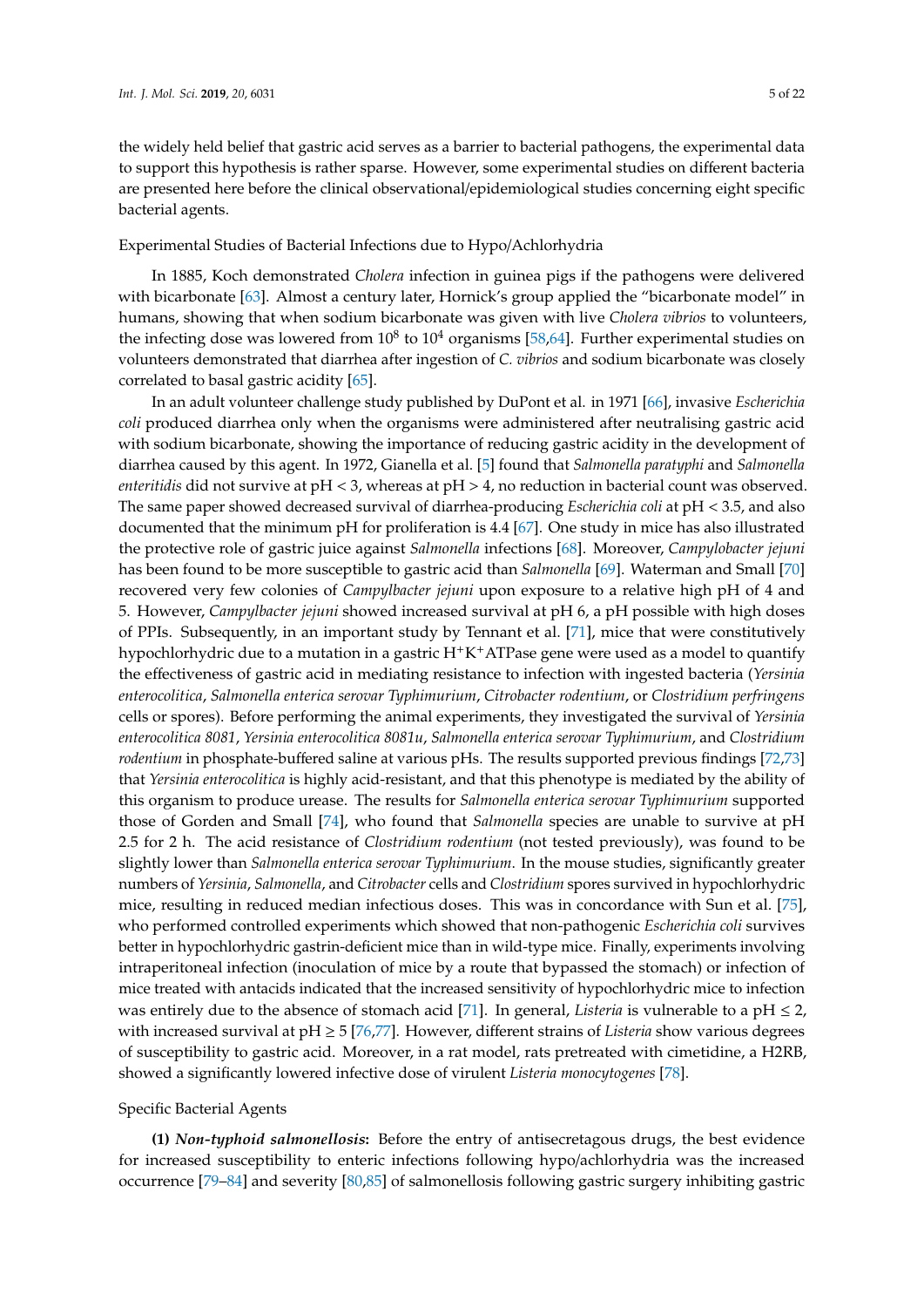acid secretion. The indications for gastric resection/gastrectomy in these studies were primarily peptic ulcer disease or gastric malignancy. Since then, several studies have identified H2RBs [\[59](#page-14-21)[,60](#page-14-22)[,62\]](#page-14-12) and PPIs [\[31](#page-13-17)[,61\]](#page-14-23) as risk factors for non-typhoid salmonelloses. In a case–control study of 360 cases and 3119 controls [\[86\]](#page-15-12), the multivariate OR when using PPI compared to not using PPI were found to be 4.2 for *Salmonella enteritidis* and 8.3 for *Salmonella typhimurium*. In another case–control study of 573 cases and 3409 controls [\[51\]](#page-14-4) the multivariate OR was similar at 4.3.

**(2)** *Cholera***:** *Vibrio cholerae*, the cause of cholera, an important cause of dehydrating diarrhea in endemic areas of the developing countries, is very acid-sensitive [\[87\]](#page-15-13). In addition to conclusions from bicarbonate models of Koch [\[63\]](#page-14-13) and Hornick [\[58\]](#page-14-11) (see above) it was found that hypo/achlorhydria was over-represented among patients in Pakistan with cholera [\[88\]](#page-15-14). A study of an outbreak in Thailand described an increased association of antacid use among cholera cases [\[89\]](#page-15-15). However, there is a lack of studies exploring the explicit impact of PPI use on the susceptibility of *Cholera* infection.

**(3)***Campylobacter jejuni***:** Infections with*Campylobacter* spp have been linked to hypo/achlorhydria in general [\[90\]](#page-15-16). The first case–control study on *Campylobacter* gastroenteritis where PPI was recognized as a risk factor was published in 1996 [\[91\]](#page-15-17), and showed a 10-fold increased risk for infection. Since then, three more case–control studies have reported an association between *Campylobacter* diarrhea and PPI use, with adjusted RR ranging from 3.5 to 4.5 [\[92](#page-15-18)[–94\]](#page-16-0).

**(4) Diarrheagenic** *Escherichia coli: Escherichia coli* has also been associated with hypo/achlorhydria in humans [\[87](#page-15-13)[,95\]](#page-16-1); thus, a high gastric pH induced by PPI may facilitate the pathogenesis of *Esherichia coli* diarrhea. There are some experimental data supporting this [\[5,](#page-12-4)[66,](#page-14-16)[67,](#page-14-17)[75\]](#page-15-4) (see above). However, there has been a lack of studies attempting to determine the association of PPI use and susceptibility to the various diarrhea-producing *Escherichia coli* strains.

**(5)** *Clostridium di*ffi*cile***:** *Clostridium di*ffi*cile* is the most common cause of nosocomial diarrhea and the main cause of colitis in hospitalized patients, thus placing a high burden on patients and the healthcare system [\[96–](#page-16-2)[98\]](#page-16-3), ranging in severity from mild diarrhea to fulminant colitis and even death [\[99\]](#page-16-4). Moreover, many patients suffer from recurrent *Clostridium di*ffi*cile* infection (rCDI). The association between the use of PPIs and the risk for CDI has been better studied than all other gastrointestinal infections. There are two forms of *Clostridium di*ffi*cile*: The acid-resistant spore form and the vegetative toxin-producing, acid-sensitive form that typically fails to survive normal gastric acidity [\[100–](#page-16-5)[102\]](#page-16-6). Thus, spores are considered to be the major form for transmission, although the vegetative form is by far the most abundant in stool of infected individuals [\[100\]](#page-16-5). However, under favourable conditions, such as high gastric pH induced by PPI, both increased survival and propagation of the vegetative forms, and enhanced conversion of spores to vegetative forms, promotes the development of CDI [\[31,](#page-13-17)[100\]](#page-16-5). Antibiotics are clearly the most common cause of CDI, altering the flora and providing an opportunity for growth of *Clostridium di*ffi*cile*. However, the combination of antibiotics and PPI, a common clinical setting, appears to work together in an additive fashion for increasing the susceptibility to CDI. Since the first study addressing PPI as a risk factor for CDI by Cunningham et al. in 2003 [\[103\]](#page-16-7), dozens of case–control and cohort studies have been published focusing upon this issue [\[31,](#page-13-17)[98\]](#page-16-3). The majority of the studies have examined the association between PPI and CDI in hospitalized patients, including patients in intensive care units (ICUs), and some in community-associated patients. Unfortunately, studies in the early 2000s demonstrated a high degree of heterogeneity and a high percentage of negative results [\[98\]](#page-16-3). Since 2011, the overall association between PPI use and risk for developing CDI has remained relatively stable within an effect size between OR of 1.20 and 1.26 [\[98\]](#page-16-3). A recent pooled analysis of 50 studies showed an overall OR of 1.26 [\[98\]](#page-16-3). The relative risk seems to be higher for hospital-acquired CDI (OR 1.29) than community-associated CDI (OR 1.17); furthermore, the risk seems to be higher in ICUs (OR 1.43) compared to general wards (1.29). Finally, several retrospective cohort studies of hospitalized patients have revealed an association between PPI use and development of rCDI, showing relative risk of 1.4–4.2 [\[104](#page-16-8)[–106\]](#page-16-9). While studies have been somewhat inconsistent, a 2012 meta-analysis of 42 studies found that PPI use was associated with an increased risk for initial and rCDI [\[107\]](#page-16-10). This led the US Food and Drug Administration to issue a drug safety warning in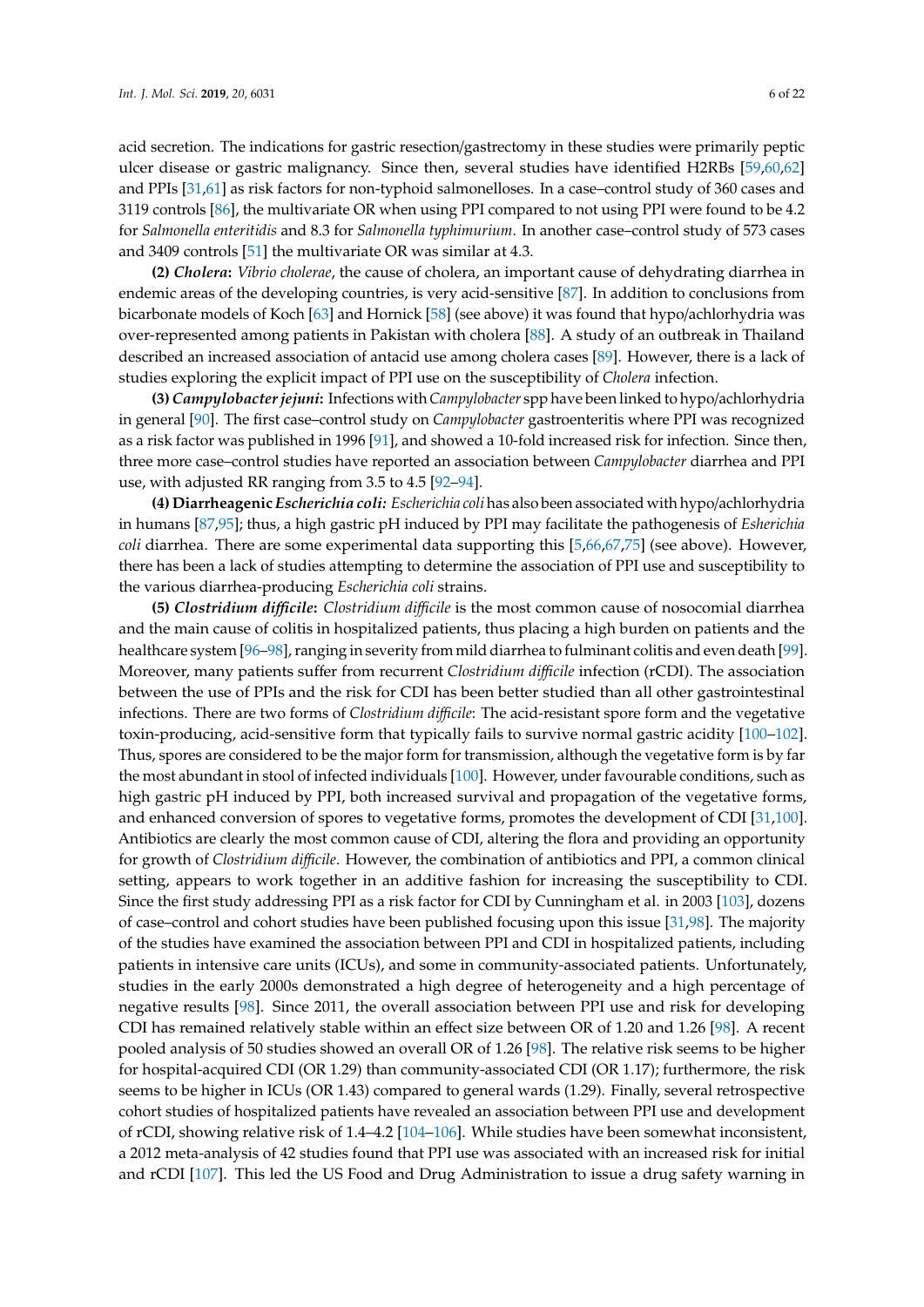2012 regarding this association. In the recent COMPASS trial [\[56\]](#page-14-9), the rate for self-reported *Clostridium di*ffi*cile* infection was approximately twice as high in the pantoprazole vs. the placebo group, although there were only 13 events, so this difference was not statistically significant ( $p = 0.18$ ). Beyond this, we found no randomized, placebo-controlled clinical trials that could support causality between an increased risk of CDI and PPI use.

**(6) Shigellosis:** Shigellosis is a common form of dysenteric colonic infection leading to diarrhea. Neutralization of the gastric content with bicarbonate enhances the frequency of *Shigella* in the stool [\[108\]](#page-16-11). However, one study stated that shigellosis occurs equally often in people with normal gastric acidity, and that gastric acid does not influence the susceptibility to *Shigella* infection [\[87\]](#page-15-13). The reported acid resistance of *Shigella* [\[67,](#page-14-17)[109\]](#page-16-12) supports the latter conclusion. In contrast to many other bacterial organisms, strains of *Shigella* can survive exposure to acid in the stomach [\[108\]](#page-16-11). There have been no studies evaluating the association between shigellosis and PPI use. However, it is unlikely that PPI use would increase the risk of infection by *Shigella* strains due to their low inoculum requirements and relative acid resistance.

**(7) Listeriosis:** Strains of *Listeria* have been isolated from the stools of patients receiving H2RBs [\[110\]](#page-16-13). Further, listeriosis was associated with the use of antacids and H2RBs in a retrospective epidemiological study by Ho et al. [\[111\]](#page-16-14). They found that patients receiving antacids or H2RBs were more likely than controls to be infected during a foodborne outbreak of hospital-acquired listeriosis. Subsequently, several studies have supported the association between gastric hypoacidity and listeriosis [\[95\]](#page-16-1). It is likely that people using PPIs are more susceptible to this organism, which is capable of causing fatal disease in immunocompromised patients or in the elderly. Numerous population-based studies have found an increased risk of *Listeria* infection in PPI users [\[112–](#page-16-15)[115\]](#page-17-0). In a Danish case–control study including 721 cases of listeriosis compared to 34,800 controls [\[116\]](#page-17-1), the adjusted OR for current use of PPIs and development of listeriosis was 2.81. This is of concern, as increasing incidence of listeriosis has been registered in several of these countries.

**(8) Brucellosis:** Brucella infections have been reported after use of both antacids [\[117\]](#page-17-2) and H2RBs [\[118](#page-17-3)[,119\]](#page-17-4). As far as we know, no further studies have been published concerning the potential increased risk of brucellosis induced by hypo/achlorhydria.

#### 2.1.2. Parasitic Enteric Infections

The strongest evidence for an association between hypochlorhydria and increased risk for parasitic infections is for giardiasis and strongyloidiasis. However, there is a lack of studies to support a definite conclusion, especially concerning drug-induced hypo/achlorhydria. The use of H2RBs has been associated with *Strongyloides* infections [\[120\]](#page-17-5), especially in immunosuppressed patients [\[121,](#page-17-6)[122\]](#page-17-7). Moreover, there is a report of two patients developing gastric giardiasis after short term treatment with PPI [\[123\]](#page-17-8). However, the clinical consequences of drug-induced impaired gastric acidity and a suggested increased susceptibility to infection with *Strongyloides* and *Giardia* are still not settled. Interestingly, rats pretreated with an H2RB can be infected with *Entamoeba histolytica* by the oral route, unlike untreated rats [\[124\]](#page-17-9). This suggests that gastric acid may be an important defence mechanism against this protozoa. In contrast, patients taking a PPI were statistically less likely to have intestinal protozoa reported on a stool ova and parasite examination compared with those not taking a PPI [\[125\]](#page-17-10). Laboratory studies have shown that PPIs have antiprotozoal activity [\[126–](#page-17-11)[129\]](#page-17-12).

#### <span id="page-6-0"></span>2.1.3. Fungal Gastrointestinal Tract Infections

Localized *Candida* infections of the oesophagus have repeatedly been linked to use of antisecretagous drugs [\[130–](#page-17-13)[133\]](#page-17-14). A recent retrospective study of 55,314 Koreans revealed that use of gastric acid suppression therapy is an independent risk factor (OR 5.11) [\[134\]](#page-17-15).

In contrast, a large (80,210 patients) Japanese study failed to find such an association [\[135\]](#page-17-16). Growth of *Candida alibicans* in the stomach has been noted following vagal denervation [\[136\]](#page-17-17), partial gastrectomy [\[137\]](#page-17-18), H2RB therapy [\[138,](#page-18-0)[139\]](#page-18-1), and during treatment with PPIs [\[139](#page-18-1)[,140\]](#page-18-2). Moreover,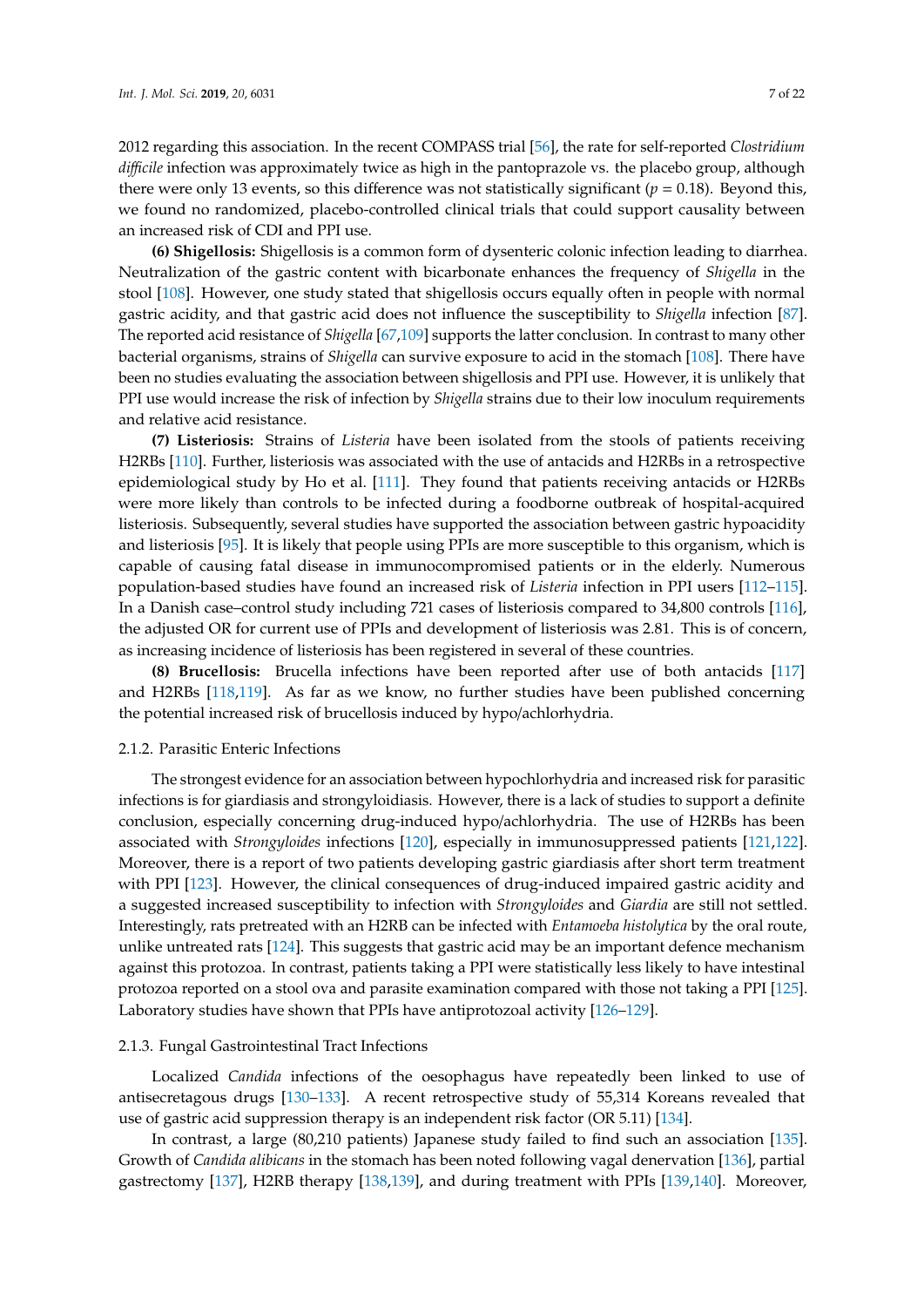localized *Candida* infections of duodenum [\[141\]](#page-18-3) and the small intestine [\[142\]](#page-18-4) have been reported in association with the use of antisecretagogues.

## *2.2. Hypochlorhydria and the Gut Microbiome*

The gut microbiome plays an important role in enteric infections [\[143](#page-18-5)[–146\]](#page-18-6), and gut microbiota can resist or promote microbial colonization of the gut [\[143](#page-18-5)[–145\]](#page-18-7). The microbiome is being intensively studied in various diseases and conditions including inflammatory bowel disease (IBD), irritable bowel syndrome (IBS), obesity, old age, non-alcoholic steatohepatitis, and non-alcoholic fatty liver disease. PPI users are over-represented in these groups, as they are more likely to have gastrointestinal complaints or experience GERD, whether due to their health condition or their associated lifestyle. The increased incidence of enteric infections in PPI users and the importance of the gut microbiome composition in the development of these infections make it rational to investigate the influence of PPI use on the gut microbiome. Moreover, gut microbiota can resist or promote colonisation of *Clostridium di*ffi*cile* and other enteric infections through mechanisms that either directly inhibit bacterial growth or enhance immune system infections [\[143–](#page-18-5)[146\]](#page-18-6). In a study of the gut microbiome composition of 1815 individuals, 211 of whom used PPI [\[147\]](#page-18-8), PPIs were shown to be associated with a significant decrease in Shannon's diversity and with changes in 20% of the bacterial taxa. Multiple oral bacteria were over-represented in the fecal microbiome of PPI users. Further, a significant increase in bacteria was observed in PPI users: Genera *Enterococcus*, *Streptococcus*, *Staphylococcus*, and the potentially pathogenic species of *Escherichia coli*. The authors concluded that the differences between PPI users and non-users were consistently associated with changes towards a less healthy gut microbiome. These differences are in line with known changes that predispose to CDI and could potentially explain the increased risk of enteric infections in PPI users [\[147\]](#page-18-8). On a population level, the effects of PPI on the microbiome are more prominent than the effects of antibiotics or other commonly used drugs [\[148\]](#page-18-9). Given the widespread use of PPIs, the morbidity and mortality associated with enteric infections, and the increasing number of studies investigating the microbiome, healthcare practitioners and microbiome researchers should be fully aware of the influence of PPI on the gut microbiome, and future microbiome studies in humans should always take the effect of PPI on the gut microbiome into account. Moreover, in a study of fecal samples of 1827 healthy twins [\[149\]](#page-18-10), a significant association was demonstrated between the composition of the gut microbiota and PPI use. There was a significantly lower abundance of gut commensals and lower microbial diversity in PPI users, with an associated significant increase in the abundance of oral and upper gastrointestinal tract commensals. The most striking association was an increase in Lactobacillales, particularly Streptococcaceae, in PPI users. The authors concluded that the observed alterations to the gut microbiota with PPI use might be responsible for the observed increases in infection risk, and therefore might provide targets for research to reduce these risks. The potential consequences of these changes are motivation for caution against unnecessary provision of PPIs. In a prospective study by Reveles et al. [\[150\]](#page-18-11) of healthy older adults (age  $\geq 60$  years), participants (24 subjects) provided a stool sample at baseline, completed a 14 day course of omeprazole (a PPI) at 20 mg daily, and then provided a follow-up stool sample. As shown in previous studies, PPI use had impact on the microbiome. Pre-PPI samples had significantly higher relative abundance of the phylum Actinobacteria and the families Lachnospiraceae, Erysipelotrichaceae and Bifidobacteriaceae. Post-PPI samples had significantly higher abundance of Streptococcaceae, in accordance with previous studies by Imhann et al. [\[147\]](#page-18-8) and Jackson et al. [\[149\]](#page-18-10). In fact, decreased Bifidobacterium found by Imhann et al. [\[147\]](#page-18-8) and Reveles et al. [\[150\]](#page-18-11) was associated with CDI [\[151\]](#page-18-12), whereas supplementation with Bifidobacterium seems to reduce the risk of developing CDI in humans [\[152\]](#page-18-13). Moreover, the abundance of Streptococcaceae is increased in CDI, while Lachnospiraceae is reduced compared with healthy controls [\[153\]](#page-18-14). These findings, in addition to those of Imhann et al. [\[147\]](#page-18-8) and Jackson et al. [\[149\]](#page-18-10), underline the potential impact of PPIs on human health through alteration of the gut microbiota and the need to decrease inappropriate and unnecessary use of PPIs. The profound alterations seen in the gut microbiome could be linked to the increased risk of CDI and other enteric infections.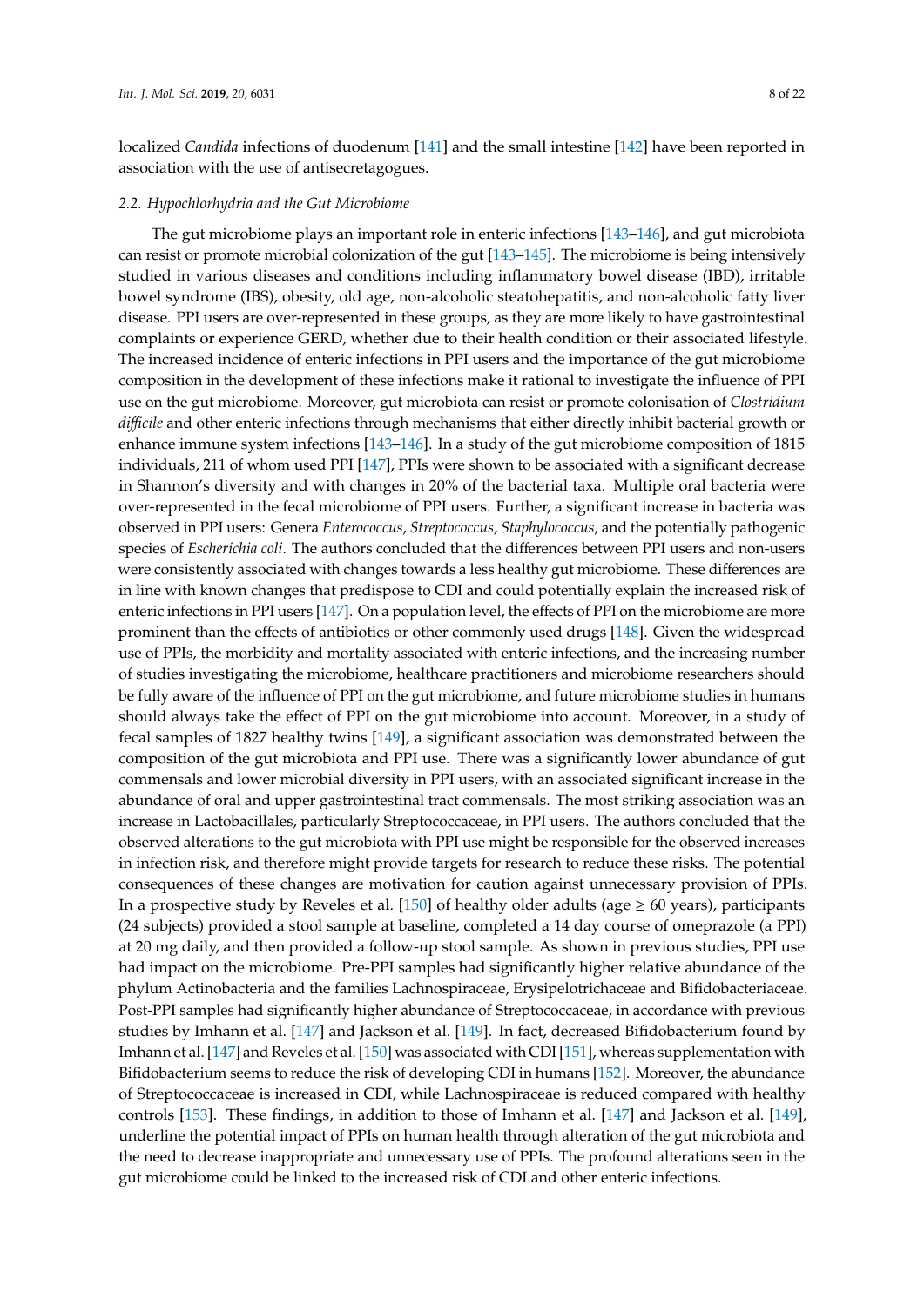# <span id="page-8-0"></span>*2.3. Hypochlorhydria and Respiratory Tract Infections*

It has been hypothesized that the elevation of gastric pH caused by PPIs leads to overgrowth of bacteria in the upper gastrointestinal tract, which might subsequently move upwards and colonize the lower respiratory tract via gastroesophageal reflux and microaspiration.

The first large scale case–control study focusing on this issue, published by Laheij et al. in 2004 [\[154\]](#page-18-15), demonstrated that the adjusted relative risk of community-acquired pneumonia among patients currently using PPIs was 1.89 in comparison with those who did not use PPIs. Since 2004, several studies [\[155\]](#page-18-16) have been conducted to investigate this possible adverse effect of PPI therapy. Moreover, several meta-analyses of RCTs, cohort studies, and case–control studies have consistently demonstrated that PPI therapy might not only be associated with an increased risk of community-acquired pneumonia, but also hospital-acquired pneumonia [\[155–](#page-18-16)[158\]](#page-18-17). The most recent meta-analysis of 58 studies, including 10 RCTs and 48 observational studies with a total of more than 7.5 million patients, found an increased risk of pneumonia among PPI users (OR 1.43) [\[155\]](#page-18-16). However, the authors emphasized that the heterogeneity was high; thus, protopathic bias or reverse causality, which occurs in case–control studies when a pharmaceutical agent is inadvertently prescribed for an early manifestation of a disease that has not yet been diagnostically detected [\[159\]](#page-19-0), may have caused overestimation of an association [\[155\]](#page-18-16). Subgroup analysis indicated that studies that adopted a design to account for protopathic bias (as for non-steroid anti-inflammatory drug users, PPIs were prescribed to prevent ulcers or dyspepsia rather than for the early symptoms of pneumonia) did not show a significant association between PPI use and risk of pneumonia. In addition, the impact of publication bias and confounding by indication was discussed thoroughly [\[155\]](#page-18-16). In a prospective study performed in pediatric GERD-affected patients, it was demonstrated that the use of inhibitors of gastric acid secretion (H2RBs or PPIs) was associated with an increased risk of community-acquired pneumonia (OR 6.39) [\[57\]](#page-14-10).

## Risk of Pneumonia in Different Group of Patients

In several patient groups associations between use of antisecretagogues and increased risk of pneumonia have been reported (Table [2\)](#page-9-0).

**(1) Patients in ICU units:** Initially, the presence of microbes in the stomach was associated with the occurrence of nosocomial respiratory infection, in particular ventilator-associated pneumonia in patients at ICUs [\[160–](#page-19-1)[162\]](#page-19-2). During prolonged mechanical ventilation in combination with the use of acid-suppressive therapy, the upper airways and the stomach become colonized with pathogenic bacteria, which may gain access to the lower airways. Although the quality of evidence supporting the prophylactic use of proton-pump inhibitors as stress ulcer prophylaxis in the ICU is limited [\[163](#page-19-3)[–165\]](#page-19-4), patients undergoing intensive care are treated with acid antisecretagogues. Thus, they are among the most frequently used off-label medications in ICUs (they have not been approved by the Food and Drug Administration as prophylaxis for stress ulcers) [\[166\]](#page-19-5). Concerns have been raised about increased risk of pneumonia associated with this class of drugs, which may counterbalance their potential benefits. Initially, a number of papers [\[167](#page-19-6)[–169\]](#page-19-7) and a meta-analysis showed an increased risk of pneumonia in PPI- and H2RB-treated intensive care patients. However, recent studies and meta-analyses [\[170](#page-19-8)[,171\]](#page-19-9) have failed to confirm this.

In a Danish-led, international, multicenter, blinded, placebo-controlled, randomized trial [\[172\]](#page-19-10), randomly assigned adults, who had been admitted to a ICU for an acute condition and who were at risk for gastrointestinal bleeding, received the proton-pump inhibitor pantoprazole or placebo daily during their ICU stay. A total of 3298 patients were enrolled; of those, 1645 were randomly assigned to the pantoprazole group and 1653 to the placebo group. The primary outcome was death by 90 days after randomization. The number of patients with infections and the percentage of days alive without life support within 90 days were similar in the two groups. These results were similar to those obtained in a recent network meta-analysis [\[173\]](#page-19-11), in which no significant differences were found in the rates of death or infectious complications between patients receiving placebo or no prophylaxis and those receiving PPIs.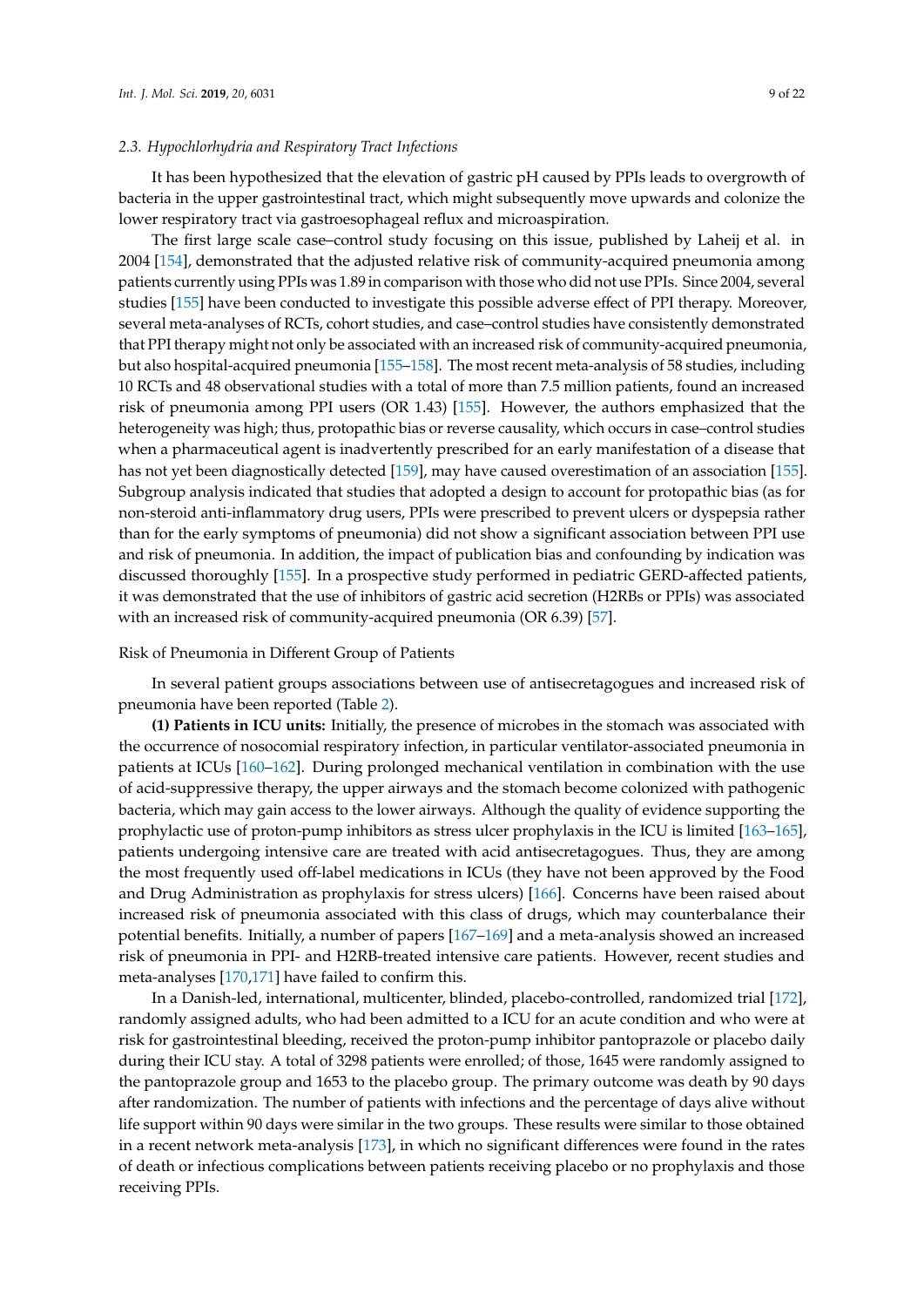**(2) Dementia:** A retrospective cohort study of 786 dementia patients using PPI compared to an equal number of matched controls without PPI found an 89% increased risk of pneumonia [\[174\]](#page-19-12).

**(3) Acute stroke:** A meta-analysis [\[175\]](#page-19-13) of five retrospective cohort studies including hospital-acquired pneumonia of patients with acute stroke showed an increased risk of pneumonia in patients using antisecretagous drugs (unadjusted RR 4.65), particularly those exposed to PPI.

**(4) Type II diabetes mellitus:** A retrospective cohort study suggested that PPI use increased the risk of pneumonia in patients with type II diabetes mellitus [\[176\]](#page-19-14), demonstrating a cumulative incidence of pneumonia in PPI users 11.4% higher than in controls (30.3% vs. 18.9%) after a 14 year follow up.

**(5) Older adults:** A study of a cohort of older adults (60 and older) in primary care, in which 75,050 patients who had been receiving PPI for 1 year or longer were compared to equal numbered controls not receiving PPI, demonstrated that the pneumonia risk in the second year of treatment was greater (prior event rate ratio adjusted hazard ratio  $(HR) = 1.82$ ) with long-term PPI therapy [\[177\]](#page-19-15). The increased risk was independent of excess pneumonia rates immediately before first PPI receipt.

**(6) Cirrhotic patients:** In a retrospective study of US veterans with decompensated cirrhosis [\[178\]](#page-20-0), new PPI users were found to have increased rate (1.75 times faster than non PPI users) of serious infections, of which 25% were pneumonias. The study was not designed explicitly to examine the risk of pneumonia. In a mortality study of cirrhotic patients with pneumonia, but not active gastrointestinal bleeding, PPIs were not associated with 30 day mortality [\[179\]](#page-20-1). However, the authors stated that prolonged PPI therapy may be associated with higher mortality.

**(7) GERD**: In a population-based cohort study from Taiwan including 15,715 GERD cases and an equal number of non-GERD matched controls, GERD patients exhibited a 48% higher risk of developing pneumonia than the non-GERD individuals within 6 years [\[180\]](#page-20-2). Crucially, GERD patients using PPIs for longer than 4 months had an increased risk of pneumonia compared to those who did not use or took PPIs for less than 4 months. The highest increase in risk was in patients younger than 40 years of age (HR 2.17).

<span id="page-9-0"></span>**Table 2.** Patient groups with reported association between use of antisecretagogues and increased risk of pneumonia.

| <b>Patient Group</b>      |  |
|---------------------------|--|
| Patients in ICU units     |  |
| Dementia                  |  |
| Acute stroke              |  |
| Type II diabetes mellitus |  |
| Older adults              |  |
| Cirrhosis                 |  |
| GERD                      |  |

#### *2.4. Hypochlorhydira and Liver Cirrhosis*

PPIs are used by 46–78% of patients with cirrhosis [\[181](#page-20-3)[,182\]](#page-20-4), so it is critical that the adverse effects of these drugs are clarified. The risk of pneumonia in this setting is discussed in Section [2.3.](#page-8-0)

Risk of Microbiological Complications in Patients with Liver Cirrhosis

**(1) Spontaneous bacterial peritonitis (SBP):** Bacterial translocation has been described as a key mechanism in SBP development. Small intestinal bacterial overgrowth potentially promotes bacterial translocation [\[183](#page-20-5)[,184\]](#page-20-6). Thus, it has been speculated that chronic acid suppression by proton pump inhibitors (PPIs), which favours gastric and duodenal bacterial colonization, might contribute to small intestinal bacterial overgrowth and consequently increase the incidence of SBP. In both case–control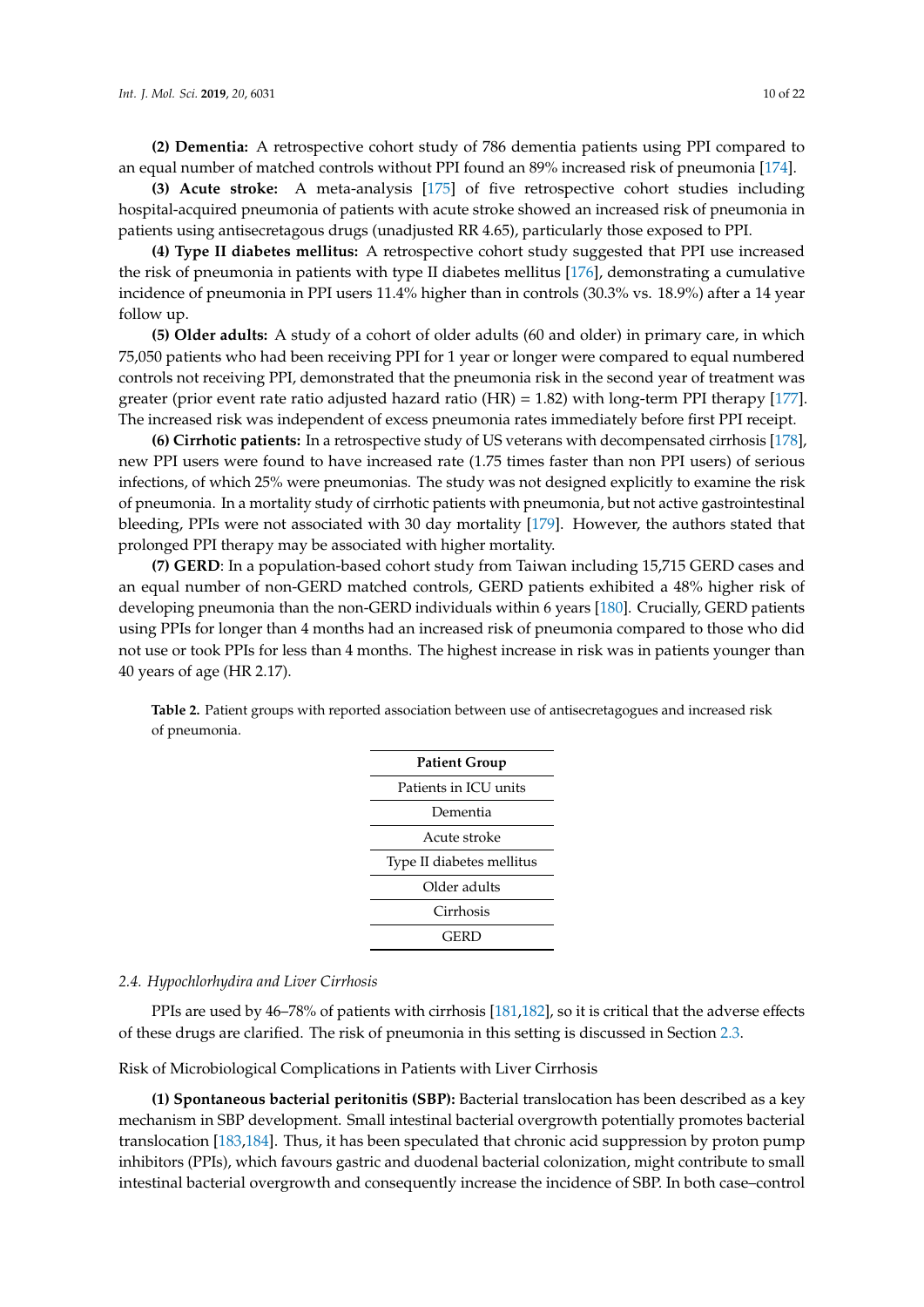and cohort studies, as well as meta-analyses, there have been conflicting reports regarding the role of acid-suppressive therapy in predisposing patients with cirrhosis to SBP. Of the four meta-analyses published since 2011 [\[185](#page-20-7)[–188\]](#page-20-8), each including 4–17 studies (case–control studies and cohort studies) and 772–8145 patients, three concluded [\[185](#page-20-7)[,186](#page-20-9)[,188\]](#page-20-8) that there is an association between PPI and the risk of SBP, with OR from 2.17–3.15. In contrast, the most recent could not establish causality that PPI use increases the incidence of SBE [\[187\]](#page-20-10). There have been far fewer studies concerning mortality risk due to PPI in SBE patients; two recent studies reported increased long-term mortality risk in PPI users [\[189](#page-20-11)[,190\]](#page-20-12), whereas other authors fail to find such an association [\[187,](#page-20-10)[191\]](#page-20-13). Finally, one study examined whether PPI use increases the risk for recurrent SBP in cirrhotic patients and concluded that PPI is not a risk factor for recurrent SBP [\[192\]](#page-20-14).

**(2) Hepatic encephalopathy (HE):** HE is a devastating complication to cirrhosis associated with a poor quality of life, a high risk of recurrence, and a poor prognosis. Gut-derived nitrogenous substances are universally acknowledged to play a major role in the pathogenesis of HE. PPI use may contribute to the gut dysbiosis commonly found in cirrhotic patients [\[193](#page-20-15)[–195\]](#page-20-16), whereas altered gut microbiota could be associated with HE. It is therefore disconcerting that PPI was for the first time found to be associated with HE in a small case–control study of Asian patients with hepatitis B-related acute-on-chronic liver failure [\[196\]](#page-20-17). In a recent population-based case–control study from Taiwan [\[197\]](#page-20-18), patients with cirrhosis and an occurrence of HE ( $n = 1166$ ) were compared to an equal number of matched controls without HE in terms of PPI use. The adjusted OR for patients with cumulative defined daily doses (cDDDs) of PPIs of more than 365 was 3.01. All PPI users (defined as more than 30 cDDDs) had an increased risk for HE. Hence, the authors concluded that the use of PPI in patients with cirrhosis increases the risk for HE, and the risk increases with dose. In a study analysing data from three large, multicentre, randomized 1 year trials of satavaptan for ascite control in 865 patients with cirrhosis and ascites [\[198\]](#page-21-0), the adjusted HR of HE for current PPI users versus current non-users was 1.36. For overt HE (grade 2–4), the adjusted HR was 1.88, supporting the idea that PPI is a risk factor for developing HE in cirrhotic patients with ascites.

# *2.5. Hypochlorhydria and Infections in the Liver and Biliary System*

**(1) Liver abscess:** In a population-based case–control study including 958 cases of cryptogenic liver abscesses and 3832 matched controls [\[199\]](#page-21-1), the adjusted OR associating current use of PPIs (prescription within the past 30 days) with cryptogenic live abscess was 4.7, and recent use of PPIs (prescription within 31–90 days) was 2.9. A dose–response relationship was apparent for cumulative doses of PPIs within 90 days, with the highest adjusted OR (6.5) among the patients receiving PPIs at more than 60 cumulative defined daily doses.

**(2) Cholangitis:** In a cohort study with 58,863 participants (4,212,003 person-years follow up) with at least one PPI prescription [\[200\]](#page-21-2), 1834 developed cholangitis, giving an adjusted HR for incident cholangitis of 5.75–6.06. The risk was highest during PPI treatment and decreased gradually after PPI discontinuation.

**(3) Cholecytitis:** A population-based case–control study involving 3192 patients with cholecystitis and 12,768 controls [\[201\]](#page-21-3) demonstrated, after adjusting for comorbidities (more frequent in the cholecystitis group), that the PPI users still had a 1.23-fold increased risk of cholecystitis compared with the PPI non-users. The authors hypothesized that PPIs reduce the bactericidal activity and allow pathogens to pass through the stomach to the duodenum, thereby increasing the risk of retrograding to the biliary system, and thus elevating the incidence of biliary tract infection, including acute cholecystitis. In the study by Imhann et al. [\[147\]](#page-18-8), stool samples from PPI users showed a significant increase, compared to non-PPI users, in bacteria—genera *Enterococcus*, *Streptococcus*, *Staphylococcus*, and *Escherichia coli*—some of which are also common pathogens in acute cholecystitis, thus strengthening the hypothesis of increased risk of cholecystitis in PPI users.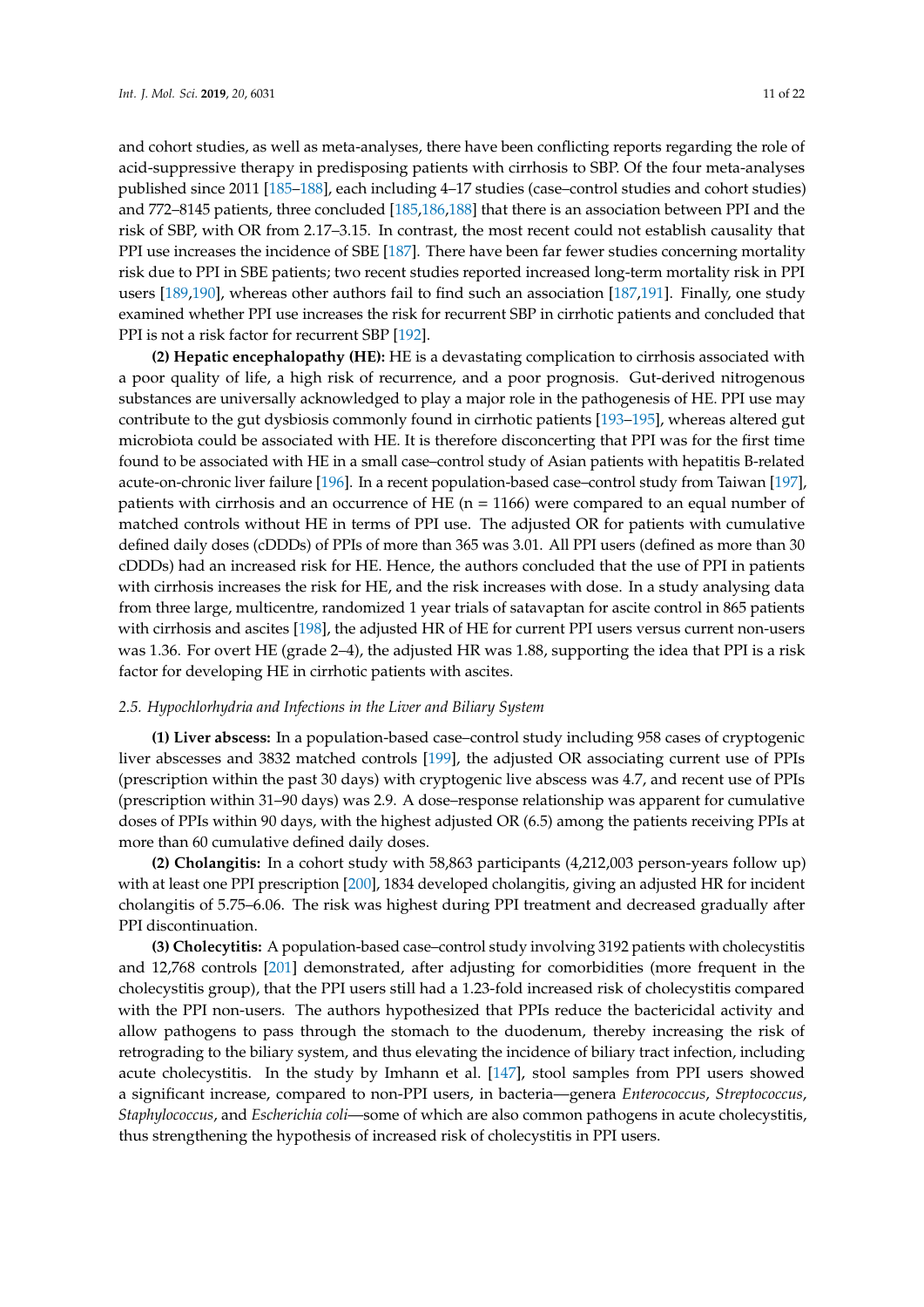## *2.6. Hypochlorhydria and CNS Infections*

In a retrospective cohort study enrolling 16,241 PPI-using patients with CNS infections (ICD-9-CM codes 320–324) [\[202\]](#page-21-4), the incidence of CNS infection in the PPI users, after adjusting for confounding factors, was 2.23-fold higher than in the equal number of PPI non-users.

#### Transmissible Spongiform Encephalopathies—Prion Diseases

Prion diseases may be transmitted via the gastrointestinal tract, as shown in kuru and variant Creutzfeldt–Jakob disease [\[203\]](#page-21-5). Prions are not recognized as foreign by the immune apparatus, and thus do not induce any inflammation [\[204\]](#page-21-6). Recently, several neurodegenerative conditions have been linked to prion-like propagation within the nervous system [\[205–](#page-21-7)[207\]](#page-21-8). It is well known that prions are very resistant infectious agents, and that infectivity is preserved after exposure to highly acidic liquids [\[208\]](#page-21-9). Therefore, gastric juice was believed not to play any role in defense against prion infections. However, acid exposure studies did not take into consideration that the gastric juice is more than just an acid. The enzymes in the gastric juice, particularly pepsin, but also possibly lipase, might be expected to contribute to the destruction of the prions. We accordingly performed two animal studies: Initially, we introduced different amounts of scrapie agent intragastrically in control mice and in mice where acid secretion was reduced by the H2RB ranitidine. Mice pretreated with ranitidine developed scrapie encephalopathy more frequently than control animals when exposed to lower doses of scrapie agent [\[209\]](#page-21-10). In the second study, we inhibited gastric acid secretion with the help of the PPI omeprazole, raising the intragastric pH from median 1.2 to 5.3. Compared with control mice, mice dosed with omeprazole had more than double the frequency of encephalopathy after exposure to scrapie agent [\[210\]](#page-21-11). We therefore concluded that normal gastric juice may have a protective role in the defense against prion diseases. The reports that truncal vagotomy could be protective against Parkinson's disease [\[211\]](#page-21-12) and the association of PPIs with risk of dementia [\[212](#page-21-13)[,213\]](#page-21-14), (although some conflicting findings have been published [\[214](#page-21-15)[,215\]](#page-21-16)), support the possible role of the gut as a gateway for entrance of neurotropic pathogens to the brain.

# **3. Conclusions**

The preservation of acidic gastric juice secretion during phylogenesis supports the biological importance of this highly energy-consuming function developed to inactivate ingested microorganisms. Iatrogenic gastric hypo/achlorhydria due to the widely use of antisecretagous drugs as H2RBs and PPI has repeatedly been shown to increase the susceptibility to several bacterial and parasitic infections. However, the resulting susceptibility to infections has not been studied extensively, and the majority of existing studies have had a limiting retrospective observational design and have been mainly restricted to bacterial and parasitic infections only. Thus, we must be cautious about drawing broad conclusions about the use of these drugs based on the current level of evidence. The strongest evidence concerning the relationship between drug-induced hypo/achlorhydria and predisposition to infections relates to bacterial infections affecting the gastrointestinal tract and to changes in the gut microbiome. Taken into consideration the existing, though limited evidence concerning a variety of infections with different microbiological agents, it seems reasonable to conclude that the removal of gastric acid has significant clinical consequences. Consequently, this potential risk should be considered before using antisecretagous drugs and it underlines the importance of prescription for clinically appropriate indications, avoiding broad off-label use and having a prudent time-limited endpoint of prescription. Indeed, further studies are needed to evaluate the clinical consequences of impaired gastric acidity with respect to susceptibility to infections.

**Funding:** This research received no external funding. **Conflicts of Interest:** The authors declare no conflict of interest.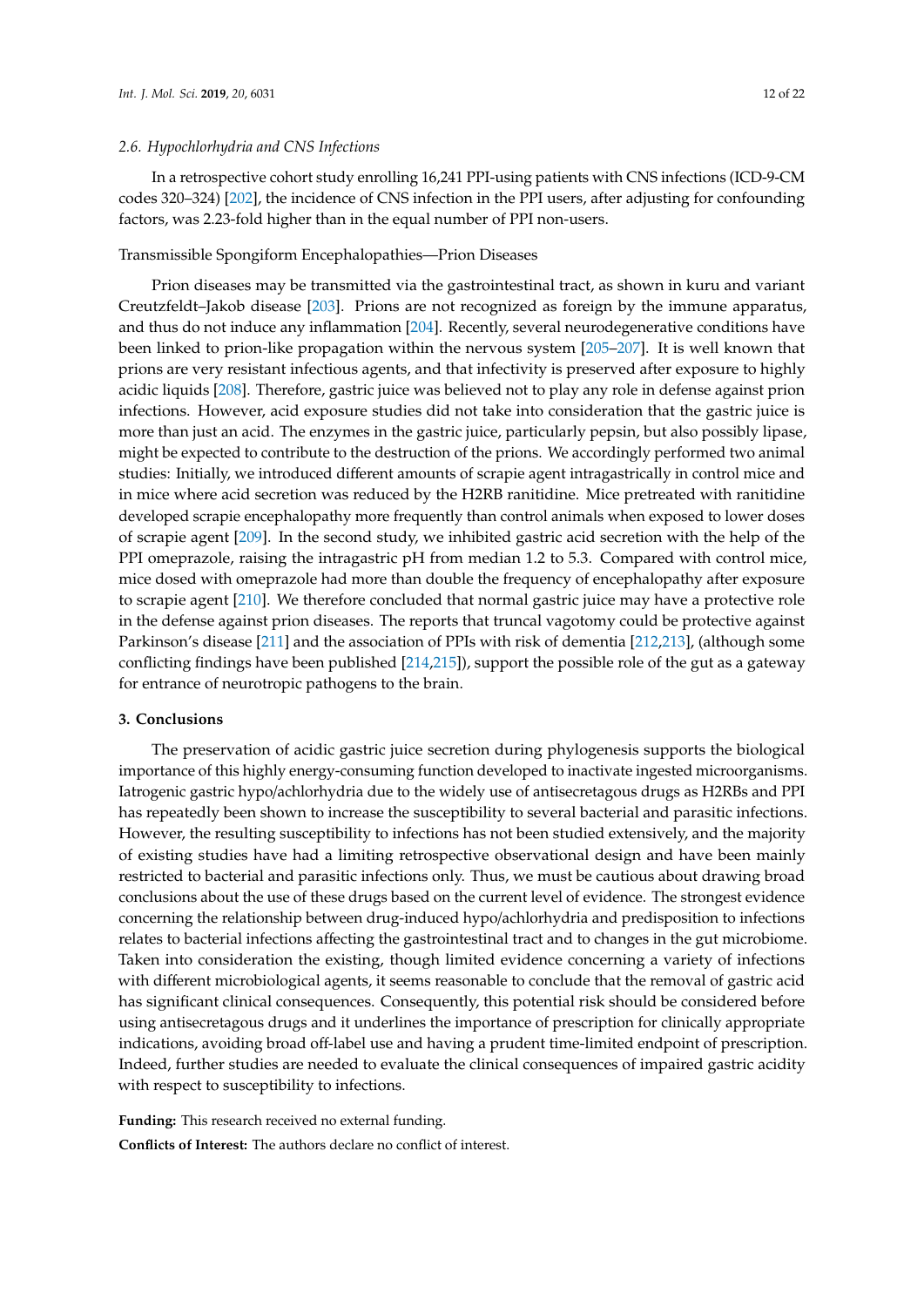# **Abbreviations**

| HCl                           | hydrochloric acid                         |
|-------------------------------|-------------------------------------------|
| H <sub>2</sub> R <sub>B</sub> | histamine-2 receptor blocker              |
| <b>PPI</b>                    | proton pump inhibitor                     |
| <b>GERD</b>                   | gastro-esophageal reflux disease          |
| ECL                           | enterochromaffin-like                     |
| RR.                           | relative risk                             |
| OR                            | odds ratio                                |
| <b>CDI</b>                    | Clostridium difficile infection           |
| rCDI                          | recurrent Clostridium difficile infection |
| <b>ICU</b>                    | intensive care unit                       |
| <b>HR</b>                     | hazard ratio                              |
| <b>SBP</b>                    | spontaneous bacterial peritonitis         |
| <b>HE</b>                     | hepatic encephalopathy                    |
|                               |                                           |

# **References**

- <span id="page-12-0"></span>1. Sarker, S.A.; Gyr, K. Non-immunological defence mechanisms of the gut. *Gut* **1992**, *33*, 987–993. [\[CrossRef\]](http://dx.doi.org/10.1136/gut.33.7.987)
- <span id="page-12-1"></span>2. Bartle, H.J.; Harkins, M.J. The gastric secretion: Its bactericidal value to man. *Am. J. Med. Sci.* **1925**, *169*, 373–388. [\[CrossRef\]](http://dx.doi.org/10.1097/00000441-192503000-00008)
- <span id="page-12-2"></span>3. Garrod, L.P. A study on the bactericidal power of hydrochloric acid and of gastric juice. *St. Bartholomew Hosp. Rep.* **1939**, *72*, 145–167.
- <span id="page-12-3"></span>4. Hurst, A.F. The clinical importance of achlohydria. *Br. Med. J.* **1934**, *2*, 665–669. [\[CrossRef\]](http://dx.doi.org/10.1136/bmj.2.3849.665) [\[PubMed\]](http://www.ncbi.nlm.nih.gov/pubmed/20778583)
- <span id="page-12-4"></span>5. Giannella, R.A.; Broitman, S.A.; Zamcheck, N. Gastric acid barrier to ingestedmicroorganisms in man: Studies in vivo and in vitro. *Gut* **1972**, *13*, 251–256. [\[CrossRef\]](http://dx.doi.org/10.1136/gut.13.4.251) [\[PubMed\]](http://www.ncbi.nlm.nih.gov/pubmed/4556018)
- <span id="page-12-5"></span>6. Wilder-Smith, C.H.; Spirig, C.; Krech, T.; Merki, H. Bactericidal factors in gastric juice. *Eur. J. Gastroenterol. Hepatol.* **1992**, *4*, 885–891.
- <span id="page-12-6"></span>7. Johnsen, A.H. Phylogeny of the cholecystokinin/gastrin family. *Front. Neoruendocrinol.* **1998**, *19*, 73–99. [\[CrossRef\]](http://dx.doi.org/10.1006/frne.1997.0163) [\[PubMed\]](http://www.ncbi.nlm.nih.gov/pubmed/9578981)
- <span id="page-12-7"></span>8. Koelz, H.R. Gastric acid in vertebrates. *Scand. J. Gastroenterol.* **1992**, *27* (Suppl. 193), 2–6. [\[CrossRef\]](http://dx.doi.org/10.3109/00365529209095998)
- <span id="page-12-8"></span>9. Thorndyke, M.; Dockray, G.J. Identification and localization of material with gastrin-like immunoreactivity in the neural ganglion of a prochordate, *Ciona intestinalis*. *Regul. Pept.* **1986**, *16*, 269–279. [\[CrossRef\]](http://dx.doi.org/10.1016/0167-0115(86)90026-1)
- <span id="page-12-9"></span>10. Conlon, J.M.; Schwartz, T.W.; Rehfeld, J.F. Sulphated CCK-8-like peptides in the neural ganglion of the prochordate Ciona intestinalis. *Regul. Pept.* **1988**, *20*, 241–250. [\[CrossRef\]](http://dx.doi.org/10.1016/0167-0115(88)90080-8)
- <span id="page-12-10"></span>11. Lloyd, K.C.K.; Walsh, J.H. *Regulation of Gastric Acid Secretion In Vivo*; Walsh, J.H., Ed.; Raven Press: New York, NY, USA, 1993; pp. 221–243.
- <span id="page-12-11"></span>12. Lloyd, K.C.K.; Debas, H.T. Peripheral regulation of gastric acid secretion. In *Physiology of the Gastrointestinal Tract*, 3rd ed.; Johnsen, L.R., Ed.; Raven Press Ltd.: New York, NY, USA, 1994; Volume 2, pp. 1185–1226.
- <span id="page-12-12"></span>13. Walsh, J.W.; Richardson, C.T.; Fordtran, J.S. Ph dependence of acid secretion and gastrin release in normal and ulcer subjects. *J. Clin. Investig.* **1975**, *55*, 462–468. [\[CrossRef\]](http://dx.doi.org/10.1172/JCI107952) [\[PubMed\]](http://www.ncbi.nlm.nih.gov/pubmed/1167869)
- <span id="page-12-13"></span>14. Waldum, H.L.; Sandvik, A.K. Histamine and the stomach. *Scand. J. Gastroenterol.* **1989**, *24*, 130–139. [\[CrossRef\]](http://dx.doi.org/10.3109/00365528909093027) [\[PubMed\]](http://www.ncbi.nlm.nih.gov/pubmed/2467349)
- 15. Sandvik, A.K.; Waldum, H.L. CCK-B (gastrin) receptor regulates gastric histamine release and acid secretion. *Am. J. Physiol.* **1991**, *260*, G925–G928. [\[CrossRef\]](http://dx.doi.org/10.1152/ajpgi.1991.260.6.G925) [\[PubMed\]](http://www.ncbi.nlm.nih.gov/pubmed/1711780)
- <span id="page-12-14"></span>16. Bakke, I.; Qvigstad, G.; Sandvik, A.K.; Waldum, H.L. The CCK-2 receptor is located on the ECL cell, but not on the parietal cell. *Scand. J. Gastroenterol.* **2001**, *36*, 1128–1133. [\[CrossRef\]](http://dx.doi.org/10.1080/00365520152584734)
- <span id="page-12-15"></span>17. Cederberg, C.; Rohss, K.; Lundborg, P.; Olbe, L. Effect of once daily intravenous and oral omeprazole on 24-h intragastric acidity in healthy subjects. *Scand. J. Gastroenterol.* **1993**, *28*, 179–184. [\[CrossRef\]](http://dx.doi.org/10.3109/00365529309096067)
- <span id="page-12-16"></span>18. Waldum, H.L. Gastrin- physiological and pathophysiological role: Clinical consequences. *Dig. Dis.* **1995**, *13*, 25–38. [\[CrossRef\]](http://dx.doi.org/10.1159/000171484)
- <span id="page-12-17"></span>19. Fossmark, R.; Brenna, E.; Waldum, H.L. pH 4.0. *Scand. J. Gastroenterol.* **2007**, *42*, 297–298. [\[CrossRef\]](http://dx.doi.org/10.1080/00365520600887828)
- <span id="page-12-18"></span>20. The Dutch Foundation for Pharmaceutical Statistics (SFK). Data and Facts on 2013. 2014. Available online: https://www.sfk.nl/english/[foundation-for-pharmaceutical-statistics](https://www.sfk.nl/english/foundation-for-pharmaceutical-statistics) (accessed on 29 November 2019).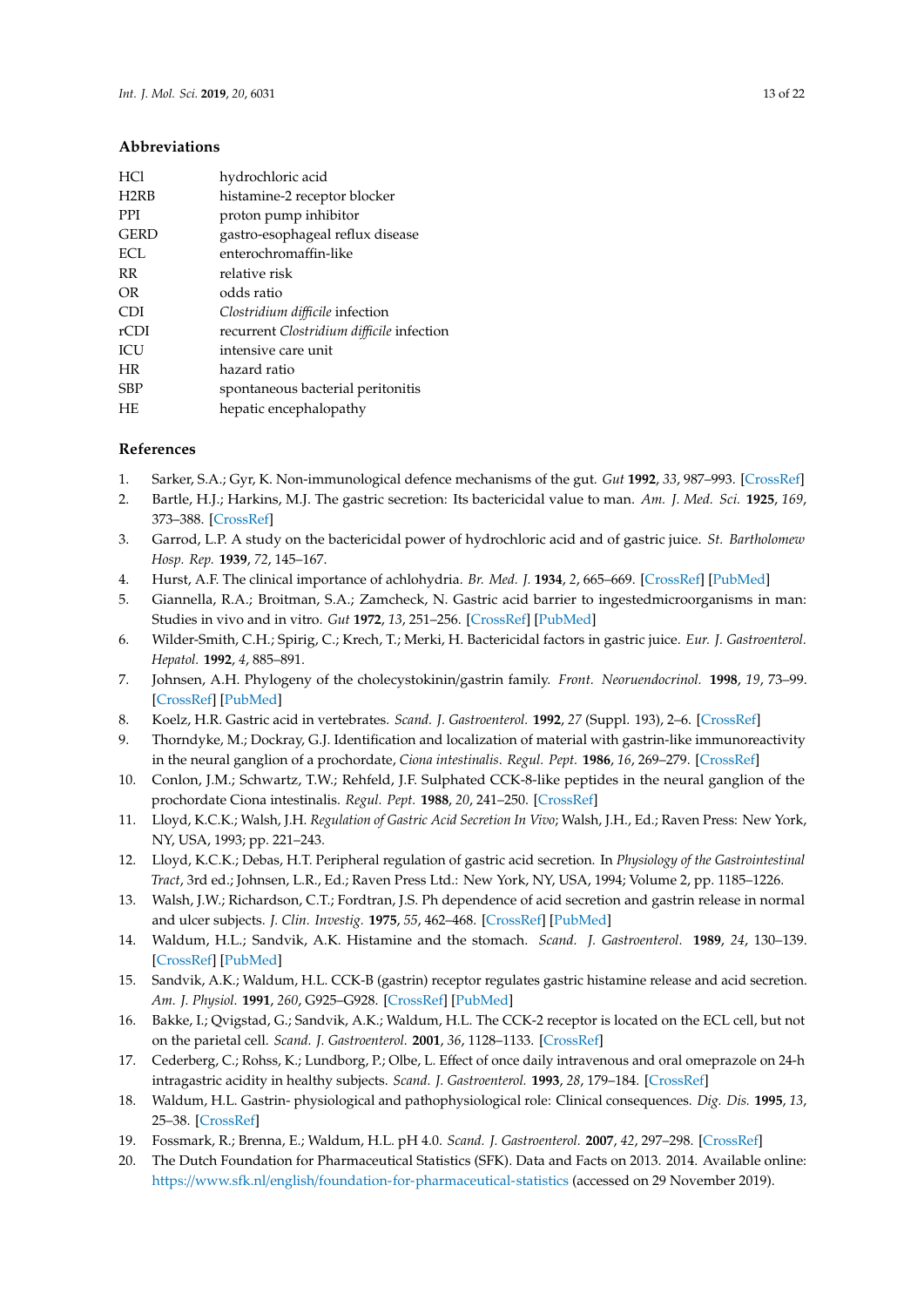- <span id="page-13-0"></span>21. Drugs.com. Top 100 Sales in the United States in 2013. 2013. Available online: https://[www.drugs.com](https://www.drugs.com/)/ (accessed on 29 November 2019).
- <span id="page-13-1"></span>22. Zink, D.A.; Pohlman, M.; Barnes, M.; Cannon, M.E. Long-term use of acid suppression started inappropriately during hospitalization. *Aliment. Pharmacol. Ther.* **2005**, *21*, 1203–1209. [\[CrossRef\]](http://dx.doi.org/10.1111/j.1365-2036.2005.02454.x)
- 23. Eid, S.M.; Boueiz, A.; Paranji, S.; Mativo, C.; Landis, R.; Abougergi, M.S. Patterns and predictors of proton pump inhibitor overuse among academic and non-academic hospitalists. *Intern. Med.* **2010**, *49*, 2561–2568. [\[CrossRef\]](http://dx.doi.org/10.2169/internalmedicine.49.4064)
- 24. Ahrens, D.; Behrens, G.; Himmel, W.; Kochen, M.M.; Chenot, J.F. Appropriateness of proton pump inhibitor recommendations at hospital discharge and continuation in primary care. *Int. J. Clin. Pract.* **2012**, *66*, 767–773. [\[CrossRef\]](http://dx.doi.org/10.1111/j.1742-1241.2012.02973.x)
- 25. Nardino, R.J.; Vender, R.J.; Herbert, P.N. Overuse of acid-suppressive therapy in hospitalized patients. *Am. J. Gastroenterol.* **2000**, *95*, 3118–3122. [\[CrossRef\]](http://dx.doi.org/10.1111/j.1572-0241.2000.02680.x) [\[PubMed\]](http://www.ncbi.nlm.nih.gov/pubmed/11095327)
- <span id="page-13-2"></span>26. Batuwitage, B.T.; Kingham, J.G.C.; Morgan, N.E.; Bartlett, R.L. Inappropriate prescribing of proton pump inhibitors in primary care. *Postgrad. Med. J.* **2007**, *83*, 66–68. [\[CrossRef\]](http://dx.doi.org/10.1136/pgmj.2006.051151) [\[PubMed\]](http://www.ncbi.nlm.nih.gov/pubmed/17267683)
- <span id="page-13-3"></span>27. Cook, G.C. Infective gastroenteritis and its relationship to reduced gastric acidity. *Scand. J. Gastroenterol.* **1985**, *111*, 17–23. [\[CrossRef\]](http://dx.doi.org/10.3109/00365528509093751) [\[PubMed\]](http://www.ncbi.nlm.nih.gov/pubmed/3925541)
- 28. Cook, G.C. Hypochlorhydria and vulnerability to intestinal infection. *Eur. J. Gastroenterol. Hepatol.* **1994**, *6*, 693–695. [\[CrossRef\]](http://dx.doi.org/10.1097/00042737-199408000-00008)
- <span id="page-13-12"></span>29. Larner, A.J.; Hamilton, M.I.R. Review article: Infective complications to therapeutic gastric acid inhibition. *Aliment. Pharmacol. Ther.* **1994**, *8*, 579–584. [\[CrossRef\]](http://dx.doi.org/10.1111/j.1365-2036.1994.tb00333.x) [\[PubMed\]](http://www.ncbi.nlm.nih.gov/pubmed/7696445)
- <span id="page-13-5"></span>30. Howden, C.W.; Hunt, R.H. Relationship between gastric secretion and infection. *Gut* **1987**, *28*, 96–107. [\[CrossRef\]](http://dx.doi.org/10.1136/gut.28.1.96)
- <span id="page-13-17"></span>31. Bavishi, C.; Dupont, H.L. Systematic review: The use of proton pump inhibitors and increased susceptibility to enteric infection. *Aliment. Pharmacol. Ther.* **2011**, *34*, 1269–1281. [\[CrossRef\]](http://dx.doi.org/10.1111/j.1365-2036.2011.04874.x)
- <span id="page-13-14"></span>32. Fisher, L.; Fisher, A. Acid-Suppressive Therapy and Risk of Infections: Pros and Cons. *Clin. Drug Investig.* **2017**, *37*, 587–624. [\[CrossRef\]](http://dx.doi.org/10.1007/s40261-017-0519-y)
- 33. Jaynes, M.; Kumar, A.B. The risks of long-term use of proton pump inhibitors: A critical review. *Ther. Adv. Drug Saf.* **2018**, *10*, 2042098618809927. [\[CrossRef\]](http://dx.doi.org/10.1177/2042098618809927)
- <span id="page-13-4"></span>34. Martinsen, T.C.; Bergh, K.; Waldum, H.L. Gastric juice: A barrier against infectious diseases. *Basic Clin. Pharmacol. Toxicol.* **2005**, *96*, 94–102. [\[CrossRef\]](http://dx.doi.org/10.1111/j.1742-7843.2005.pto960202.x)
- <span id="page-13-6"></span>35. Khosola, S.N.; Jain, N.; Khosola, A. Gastric acid secretion in typhoid fever. *Postgrad. Med. J.* **1993**, *69*, 121–123. [\[CrossRef\]](http://dx.doi.org/10.1136/pgmj.69.808.121) [\[PubMed\]](http://www.ncbi.nlm.nih.gov/pubmed/8506192)
- 36. Berglund, H.; Chang, H.C. Transitory character of achlorhydria during fever, demonstrated by histamine test. *Proc. R. Soc. Exp. Biol. Med.* **1929**, *26*, 422–423. [\[CrossRef\]](http://dx.doi.org/10.3181/00379727-26-4327)
- 37. Kruger, A.L. Gastric acidity in pulmonary tuberculosis. *Am. J. Dig. Dis.* **1943**, *10*, 111–114. [\[CrossRef\]](http://dx.doi.org/10.1007/BF02996950)
- 38. Pimparkar, B.D.; Sharma, P.; Satoskar, R.S.; Raghavan, P.; Kinare, S.G. Anaemia and gastrointestinal function in ancylostomiasis. *Postgard. J. Med.* **1982**, *28*, 51–63.
- <span id="page-13-7"></span>39. Meerhoff, J.C.; Schreiber, D.S.; Trier, J.S.; Blacklow, N.R. Abnormal gastric motor function in viral gastroenteritis. *Ann. Intern. Med.* **1980**, *92*, 370–373. [\[CrossRef\]](http://dx.doi.org/10.7326/0003-4819-92-3-370) [\[PubMed\]](http://www.ncbi.nlm.nih.gov/pubmed/6766695)
- <span id="page-13-8"></span>40. Barker, I.K.; Titchen, T.A. Gastric dysfunction in sheep infected with Trichostrongylus Colubroformis, a nematode inhabiting in the small intestine. *Int. J. Parasitol.* **1982**, *12*, 345–356. [\[CrossRef\]](http://dx.doi.org/10.1016/0020-7519(82)90038-8)
- <span id="page-13-9"></span>41. Wyllie, J.H.; Limbosh, J.M.; Nyphus, L.M. Inhibition of gastric acid secretion by bacterial lypopolysaccharide. *Nature* **1967**, *215*, 879.
- <span id="page-13-10"></span>42. Chang, H.C. Gastric acidity in fever and infectious diseases. *J. Clin. Investig.* **1933**, *12*, 155–169. [\[CrossRef\]](http://dx.doi.org/10.1172/JCI100486)
- <span id="page-13-11"></span>43. Bandes, J.; Hollander, F.; Bierman, W. The effect of physically induced pyrexia on gastric acidity. *Gastroenterology* **1948**, *10*, 697–707.
- <span id="page-13-13"></span>44. Gracey, M.; Cullity, G.J.; Suharjono; Sunoto. The stomach in malnutrition. *Arch. Dis. Child.* **1977**, *52*, 325–327. [\[CrossRef\]](http://dx.doi.org/10.1136/adc.52.4.325)
- <span id="page-13-15"></span>45. Waldum, H.L.; Brenna, E.; Sandvik, A.K. Long-term safety of proton pump inhibitors: Risk of gastric neoplasia and infections. *Expert Opin. Drug Saf.* **2002**, *1*, 29–38. [\[PubMed\]](http://www.ncbi.nlm.nih.gov/pubmed/12904157)
- <span id="page-13-16"></span>46. Sabin, A.B. Pathogenesis of poliomyelitis. Reappraisal in the light of new data. *Science* **1956**, *123*, 1151–1157. [\[CrossRef\]](http://dx.doi.org/10.1126/science.123.3209.1151) [\[PubMed\]](http://www.ncbi.nlm.nih.gov/pubmed/13337331)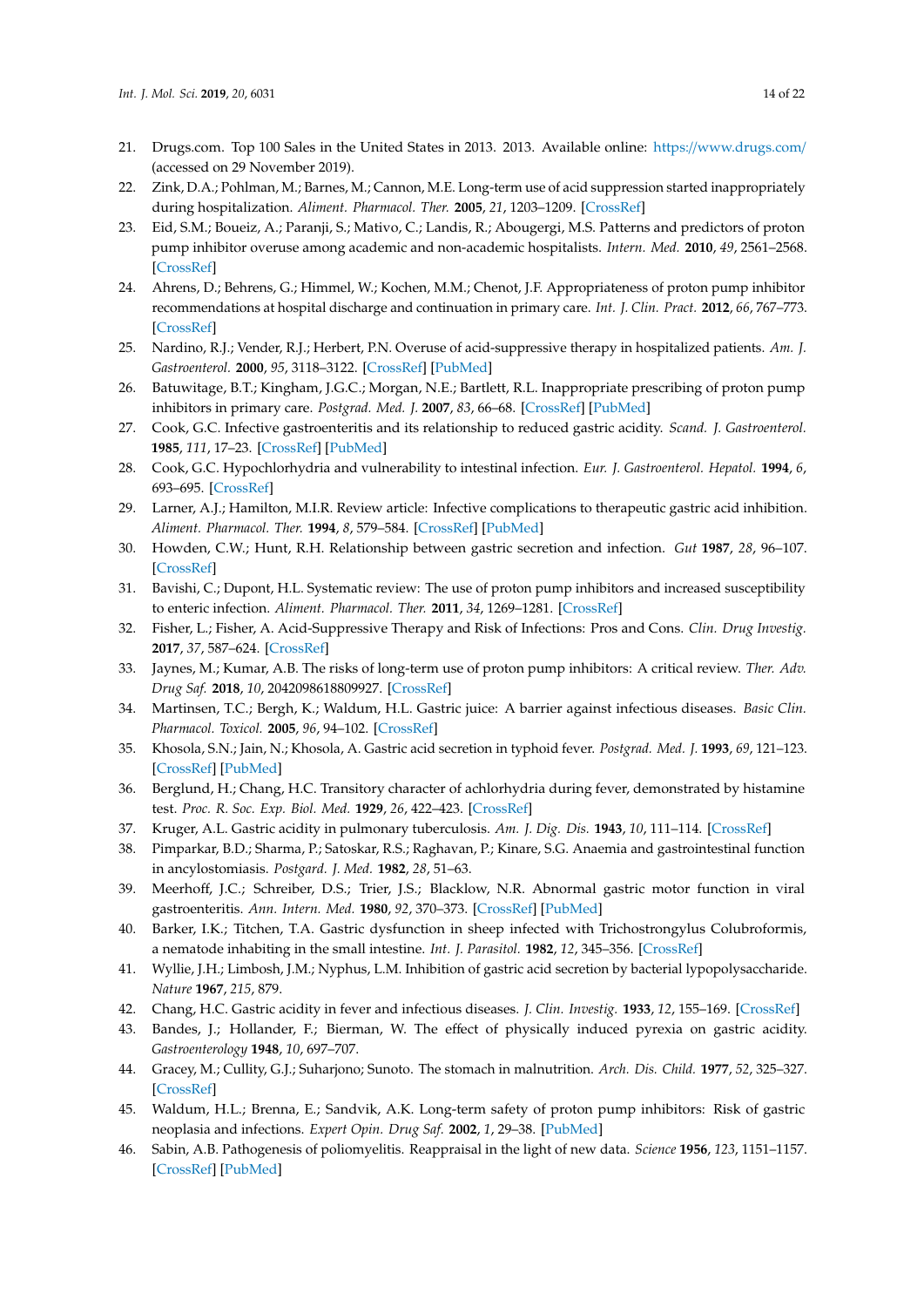- <span id="page-14-0"></span>47. Weiss, C.; Clark, H.F. Rapid inactivation of rotaviruses by exposure to acid buffer and acidic gastic juice. *J. Gen. Virol.* **1985**, *66*, 2725–2730. [\[CrossRef\]](http://dx.doi.org/10.1099/0022-1317-66-12-2725) [\[PubMed\]](http://www.ncbi.nlm.nih.gov/pubmed/2999315)
- <span id="page-14-1"></span>48. Hayase, Y.; Tobita, K.; Sato, H. Detection of type B influenza virus genes from biopsied gastric mucosa. *J. Gastroenterol.* **2002**, *37*, 101–105. [\[CrossRef\]](http://dx.doi.org/10.1007/s005350200003)
- <span id="page-14-2"></span>49. Trieger, D.R.; Goepel, J.R.; Slater, D.N.; Underwood, J.C.E. Systemic candidiasis complicating acute hepatic failure in patients treated with cimetidine. *Lancet* **1981**, *2*, 837–838. [\[CrossRef\]](http://dx.doi.org/10.1016/S0140-6736(81)91106-5)
- <span id="page-14-3"></span>50. Nwokolo, C.U.; Loft, D.E.; Holder, R.; Langman, M.J.S. Increased incidence of bacterial diarrhoea in patients taking acid antisecretory drugs. *Eur. J. Gastroenterol. Hepatol.* **1994**, *6*, 697–699. [\[CrossRef\]](http://dx.doi.org/10.1097/00042737-199408000-00009)
- <span id="page-14-4"></span>51. Garcia Rodriguez, L.A.; Ruigomez, A.; Panes, J. Use of acid-suppressing drugs and the risk of bacterial gastroenteritis. *Clin. Gastroenterol. Hepatol.* **2007**, *5*, 1418–1423. [\[CrossRef\]](http://dx.doi.org/10.1016/j.cgh.2007.09.010)
- <span id="page-14-5"></span>52. Cobelens, F.G.; Leentvaar-Kuijpers, A.; Kleijnen, J.; Coutinho, R.A. Incidence and risk factors of diarrhoea in Dutch travellers: Consequences for priorities in pre-travel health advice. *Trop. Med. Int. Health* **1998**, *3*, 896–903.
- <span id="page-14-6"></span>53. DuPont, H.L.; Ericsson, C.D.; Farthing, M.J.; Gorbach, S.; Pickering, L.K.; Rombo, L.; Steffen, R.; Weinke, T. Expert review of the evidence base for prevention of travelers' diarrhea. *J. Travel Med.* **2009**, *16*, 149–160. [\[CrossRef\]](http://dx.doi.org/10.1111/j.1708-8305.2008.00299.x)
- <span id="page-14-7"></span>54. Rodriguez, L.A.G.; Ruigomez, A. Gastric acid, acid-supressing drugs, and bacterial gastroenteritis: How much of a risk? *Epidemiology* **1997**, *8*, 571–574.
- <span id="page-14-8"></span>55. Neal, K.; Logan, R. Potential gastrointestinal effects of long-term acid suppression with proton pump inhibitors. *Aliment. Pharmacol. Ther.* **2001**, *15*, 1085–1086. [\[CrossRef\]](http://dx.doi.org/10.1046/j.1365-2036.2001.0994a.x) [\[PubMed\]](http://www.ncbi.nlm.nih.gov/pubmed/11421886)
- <span id="page-14-9"></span>56. Moayyedi, P.; Eikelboom, J.W.; Bosch, J.; Connolly, S.J.; Dyal, L.; Shestakovska, O.; Leong, D.; Anand, S.S.; Stork, S.; Branch, K.R.H.; et al. Safety of Proton Pump Inhibitors Based on a Large, Multi-year, Randomized Trial of Patients Receiving Rivaroxaban or Aspirin. *Gastroenterology* **2019**, *157*, 682–691. [\[CrossRef\]](http://dx.doi.org/10.1053/j.gastro.2019.05.056) [\[PubMed\]](http://www.ncbi.nlm.nih.gov/pubmed/31152740)
- <span id="page-14-10"></span>57. Canani, R.B.; Cirillo, P.; Roggero, P.; Romano, C.; Malamisura, B.; Terrin, G.; Passariello, A.; Manguso, F.; Morelli, L.; Guarino, A. Therapy with gastric acidity inhibitors increases the risk of acute gastroenteritis and community-acquired pneumonia in children. *Pediatrics* **2006**, *117*, 817–820. [\[CrossRef\]](http://dx.doi.org/10.1542/peds.2005-1655) [\[PubMed\]](http://www.ncbi.nlm.nih.gov/pubmed/16651285)
- <span id="page-14-11"></span>58. Hornick, R.B.; Music, S.I.; Wenzel, R.; Cash, R.; Libonati, J.P.; Snyder, M.J.; Woodward, T.E. The Broad Street pump revisited: Response of volunteers to ingested cholera vibrios. *Bull. N.Y. Acad. Med.* **1971**, *47*, 1181–1191. [\[PubMed\]](http://www.ncbi.nlm.nih.gov/pubmed/5286453)
- <span id="page-14-21"></span>59. Ruddell, W.S.; Axon, A.T.; Findlay, J.M.; Bartholomew, B.A.; Hill, J.M. Effect of cimetidine on gastric bacterial flora. *Lancet* **1980**, *1*, 672–674. [\[CrossRef\]](http://dx.doi.org/10.1016/S0140-6736(80)92826-3)
- <span id="page-14-22"></span>60. Wickramasinghe, L.S.P.; Basu, S.K. Salmonellosis during treatment with ranitidine. *Br. Med. J.* **1984**, *289*, 1272.
- <span id="page-14-23"></span>61. Wingate, D.L. Acid reduction and recurrent enteritis. *Lancet* **1990**, *335*, 222. [\[CrossRef\]](http://dx.doi.org/10.1016/0140-6736(90)90309-S)
- <span id="page-14-12"></span>62. Neal, K.R.; Briji, S.O.; Slack, R.C.B.; Hawkey, C.J.; Logan, R.F.A. Recent treatment with H2-antagonists and antibiotics and gastric surgery as risk factors for Salmonella infection. *Br. Med. J.* **1994**, *308*, 176. [\[CrossRef\]](http://dx.doi.org/10.1136/bmj.308.6922.176)
- <span id="page-14-13"></span>63. Koch, R. Die Cholera. *Dtsch. Med. Wochenschr.* **1885**, *11*, 1–61.
- <span id="page-14-14"></span>64. Cash, R.A.; Music, S.I.; Libonati, J.P.; Snyder, M.J.; Wenzel, R.P.; Hornick, R.B. Response of man to infection with Vibrio cholerae. I. Clinical, serologic, and bacteriologic responses to a known inoculum. *J. Infect. Dis.* **1974**, *129*, 45–52. [\[CrossRef\]](http://dx.doi.org/10.1093/infdis/129.1.45)
- <span id="page-14-15"></span>65. Nalin, D.R.; Levine, R.J.; Levine, M.M.; Hoover, D.; Bergquist, E.; McLaughlin, J.; Libonati, J.; Alam, J.; Hornick, R.B. Cholera, non-vibrio cholera, and stomach acid. *Lancet* **1978**, *2*, 856–859. [\[CrossRef\]](http://dx.doi.org/10.1016/S0140-6736(78)91568-4)
- <span id="page-14-16"></span>66. DuPont, H.L.; Formal, S.B.; Hornick, R.B.; Snyder, M.J.; Libonati, J.P.; Sheahan, D.G.; LaBrec, E.H.; Kalas, J.P. Pathogenesis of Escherichia coli diarrhea. *N. Engl. J. Med.* **1971**, *285*, 1–9. [\[CrossRef\]](http://dx.doi.org/10.1056/NEJM197107012850101) [\[PubMed\]](http://www.ncbi.nlm.nih.gov/pubmed/4996788)
- <span id="page-14-17"></span>67. Lin, J.; Lee, I.S.; Frey, J.; Slonczewski, J.L.; Foster, J.W. Comparative analysis of extreme acid survival in Salmonella typhimurium, *Shigella flexneri*, and *Escherichia coli*. *J. Bacteriol.* **1995**, *177*, 4097–4104. [\[CrossRef\]](http://dx.doi.org/10.1128/jb.177.14.4097-4104.1995) [\[PubMed\]](http://www.ncbi.nlm.nih.gov/pubmed/7608084)
- <span id="page-14-18"></span>68. Collins, F.M. Salmonellosis in orally infected specific pathogenfree C57B1 mice. *Infect. Immun.* **1972**, *5*, 191–198.
- <span id="page-14-19"></span>69. Rotimi, V.O.; Egwari, L.; Akande, B. Acidity and intestinal bacteria: An in-vitro assessment of the bactericidal activity of hydrochloric acid on intestinal pathogens. *Afr. J. Med. Med. Sci.* **1990**, *19*, 275–280. [\[PubMed\]](http://www.ncbi.nlm.nih.gov/pubmed/2127996)
- <span id="page-14-20"></span>70. Waterman, S.R.; Small, P.L. Acid-sensitive enteric pathogens are protected from killing under extremely acidic conditions of pH 2.5 when they are inoculated onto certain solid food sources. *Appl. Environ. Microbiol.* **1998**, *64*, 3882–3886. [\[PubMed\]](http://www.ncbi.nlm.nih.gov/pubmed/9758814)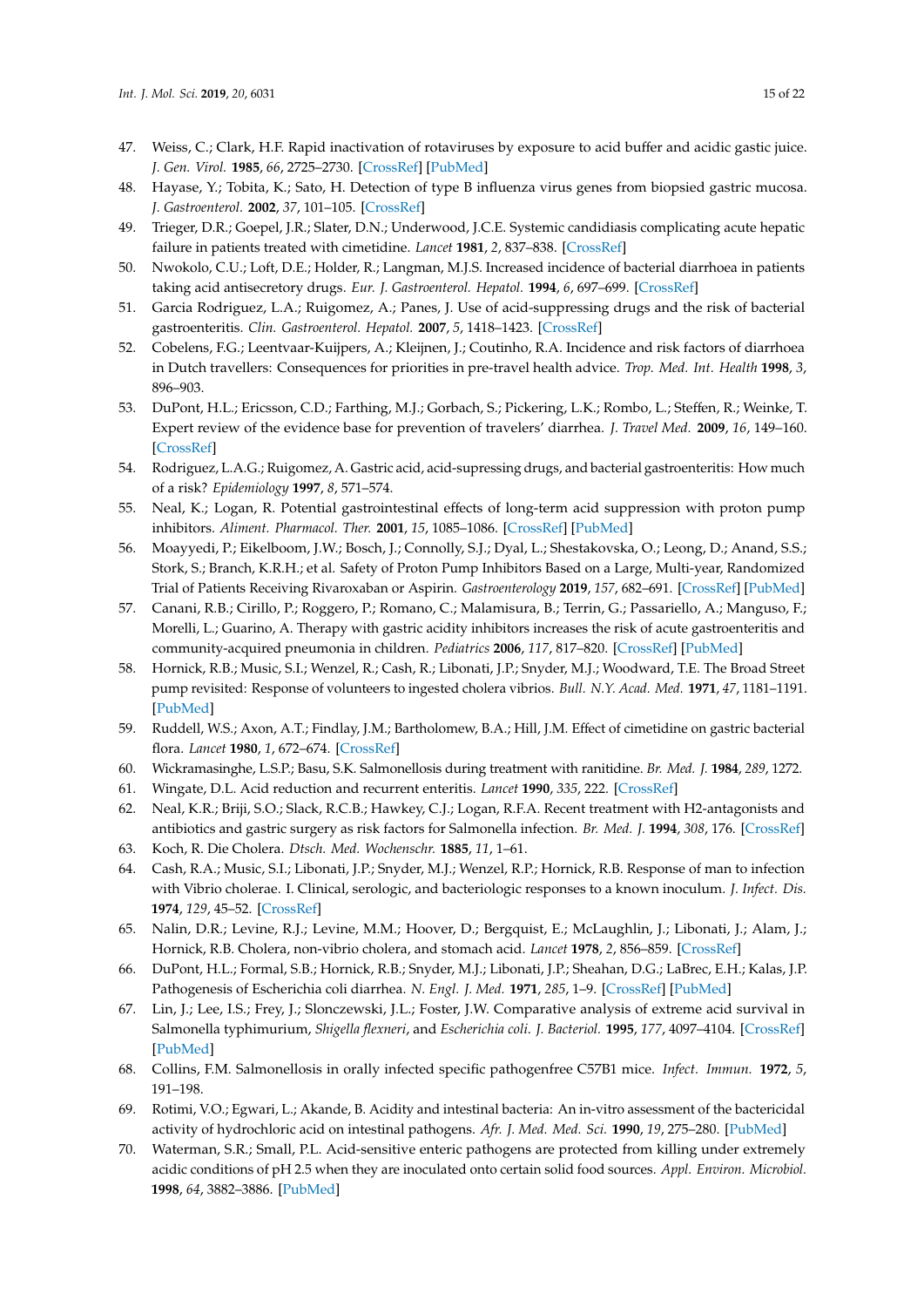- <span id="page-15-0"></span>71. Tennant, S.M.; Hartland, E.L.; Phumoonna, T.; Lyras, D.; Rood, J.I.; Robins-Browne, R.M.; van Driel, I.R. Influence of gastric acid on susceptibility to infection with ingested bacterial pathogens. *Infect. Immun.* **2008**, *76*, 639–645. [\[CrossRef\]](http://dx.doi.org/10.1128/IAI.01138-07)
- <span id="page-15-1"></span>72. De Koning-Ward, T.F.; Robins-Browne, R.M. Contribution of urease to acid tolerance in Yersinia enterocolitica. *Infect. Immun.* **1995**, *63*, 3790–3795.
- <span id="page-15-2"></span>73. Young, G.M.; Amid, D.; Miller, V.L. A bifunctional ureaseenhances survival of pathogenic Yersinia enterocolitica and Morganella morganii at low pH. *J. Bacteriol.* **1996**, *178*, 6487–6495. [\[CrossRef\]](http://dx.doi.org/10.1128/jb.178.22.6487-6495.1996)
- <span id="page-15-4"></span><span id="page-15-3"></span>74. Gorden, J.; Small, P.L. Acid resistance in enteric bacteria. *Infect. Immun.* **1993**, *61*, 364–367.
- 75. Sun, F.J.; Kaur, S.; Ziemer, D.; Banerjee, S.; Samuelson, L.C.; De Lisle, R.C. Decreased gastric bacterial killing and up-regulation of protective genes in small intestine in gastrin-deficient mouse. *Dig. Dis. Sci.* **2003**, *48*, 976–985. [\[CrossRef\]](http://dx.doi.org/10.1023/A:1023068116934) [\[PubMed\]](http://www.ncbi.nlm.nih.gov/pubmed/12772799)
- <span id="page-15-5"></span>76. Barmpalia-Davis, I.M.; Geornaras, I.; Kendall, P.A.; Sofos, J.N. Differences in survival among 13 Listeria monocytogenes strains in a dynamic model of the stomach and small intestine. *Appl. Environ. Microbiol.* **2008**, *74*, 5563–5567. [\[CrossRef\]](http://dx.doi.org/10.1128/AEM.00319-08) [\[PubMed\]](http://www.ncbi.nlm.nih.gov/pubmed/18586963)
- <span id="page-15-6"></span>77. Czuprynski, C.J.; Faith, N.G. Sodium bicarbonate enhances the severity of infection in neutropenic mice orally inoculated with Listeria monocytogenes EGD. *Clin. Diagn. Lab. Immunol.* **2002**, *9*, 477–481. [\[CrossRef\]](http://dx.doi.org/10.1128/CDLI.9.2.477-481.2002) [\[PubMed\]](http://www.ncbi.nlm.nih.gov/pubmed/11874896)
- <span id="page-15-7"></span>78. Schlech, W.F., 3rd.; Chase, D.P.; Badley, A. A model of food-borne Listeria monocytogenes infection in the Sprague-Dawley rat using gastric inoculation: Development and effect of gastric acidity on infective dose. *Int. J. Food Microbiol.* **1993**, *18*, 15–24. [\[CrossRef\]](http://dx.doi.org/10.1016/0168-1605(93)90003-Y)
- <span id="page-15-8"></span>79. Kunz, L.J.; Waddell, W.R. Association of Salmonella enteritis with operations on the stomach. *N. Engl. J. Med.* **1956**, *255*, 555–559.
- <span id="page-15-10"></span>80. Nordbring, F. Contraction of salmonella gastroenteritis following previous operation of the stomach. *Acta Med. Scand.* **1962**, *171*, 783–790. [\[CrossRef\]](http://dx.doi.org/10.1111/j.0954-6820.1962.tb04244.x)
- 81. Close, A.S.; Smith, M.B.; Koch, M.L.; Ellison, E.H. An analysis of ten cases of Salmonella infection on a general surgical service. *Arch. Surg.* **1960**, *80*, 972–976. [\[CrossRef\]](http://dx.doi.org/10.1001/archsurg.1960.01290230090011)
- 82. Sokol, E.M. Salmonella derby infections after gastrointestinal surgery. *J. Mt. Sinai Hosp. N.Y.* **1965**, *32*, 36–41.
- 83. Giannella, R.A.; Broitman, S.A.; Zamcheck, N. *Salmonella enteritis*. I. Role of reduced gastric secretion in pathogenesis. *Am. J. Dig. Dis.* **1971**, *16*, 1000–1006. [\[CrossRef\]](http://dx.doi.org/10.1007/BF02235012)
- <span id="page-15-9"></span>84. Buchin, P.J.; Andriole, V.T.; Spiro, H.M. Salmonella infections and hypochlorhydria. *J. Clin. Gastroenterol.* **1980**, *2*, 133–138. [\[CrossRef\]](http://dx.doi.org/10.1097/00004836-198006000-00005)
- <span id="page-15-11"></span>85. Gray, J.A.; Trueman, A.M. Severe salmonella gastroenteritis associated with pochlorhydria. *Scott. Med. J.* **1971**, *16*, 255–258. [\[CrossRef\]](http://dx.doi.org/10.1177/003693307101600504) [\[PubMed\]](http://www.ncbi.nlm.nih.gov/pubmed/5088719)
- <span id="page-15-12"></span>86. Doorduyn, Y.; Van Den Brandhof, W.E.; Van Duynhoven, Y.T.; Wannet, W.J.; Van Pelt, W. Risk factors for Salmonella Enteritidis and Typhimurium (DT104 and non-DT104) infections in The Netherlands: Predominant roles for raw eggs in Enteritidis and sandboxes in Typhimurium infections. *Epidemiol. Infect.* **2006**, *134*, 617–626. [\[CrossRef\]](http://dx.doi.org/10.1017/S0950268805005406) [\[PubMed\]](http://www.ncbi.nlm.nih.gov/pubmed/16638166)
- <span id="page-15-13"></span>87. Evans, C.A.; Gilman, R.H.; Rabbani, G.H.; Salazar, G.; Ali, A. Gastric acid secretion and enteric infection in Bangladesh. *Trans. R. Soc. Trop. Med. Hyg.* **1997**, *91*, 681–685. [\[CrossRef\]](http://dx.doi.org/10.1016/S0035-9203(97)90523-X)
- <span id="page-15-14"></span>88. Sack, G.H.; Hennessey, R.N.; Mitra, R.C. Gastric acidity in cholera. *Clin. Res.* **1970**, *18*, 682.
- <span id="page-15-15"></span>89. Swaddiwudhipong, W.; Kunasol, P. Anoutbreak of nosocomial cholera in a 755-bed hospital. *Trans. R. Soc. Trop. Med. Hyg.* **1989**, *83*, 279–281. [\[CrossRef\]](http://dx.doi.org/10.1016/0035-9203(89)90680-9)
- <span id="page-15-16"></span>90. Black, R.E.; Levine, M.M.; Clements, M.L.; Hughes, T.P.; Blaser, M.J. Experimental Campylobacter jejuni infection in humans. *J. Infect. Dis.* **1988**, *157*, 472–479. [\[CrossRef\]](http://dx.doi.org/10.1093/infdis/157.3.472) [\[PubMed\]](http://www.ncbi.nlm.nih.gov/pubmed/3343522)
- <span id="page-15-17"></span>91. Neal, K.R.; Scott, H.M.; Slack, R.C.B.; Logan, R.F.A. Omeprazole as a risk factor for campylobacter gastroenteritis: Case control study. *Br. Med. J.* **1996**, *312*, 414–415. [\[CrossRef\]](http://dx.doi.org/10.1136/bmj.312.7028.414)
- <span id="page-15-18"></span>92. Doorduyn, Y.; Van Pelt, W.; Siezen, C.L.; Van Der Horst, F.; Van Duynhoven, Y.T.; Hoebee, B.; Janssen, R. Novel insight in the association between salmonellosis or campylobacteriosis and chronic illness, and the role of host genetics in susceptibility to these diseases. *Epidemiol. Infect.* **2008**, *136*, 1225–1234. [\[CrossRef\]](http://dx.doi.org/10.1017/S095026880700996X)
- 93. Neal, K.R.; Slack, R.C. Diabetes mellitus, anti-secretory drugs and other risk factors for campylobacter gastro-enteritis in adults: A case-control study. *Epidemiol. Infect.* **1997**, *119*, 307–311. [\[CrossRef\]](http://dx.doi.org/10.1017/S0950268897008224)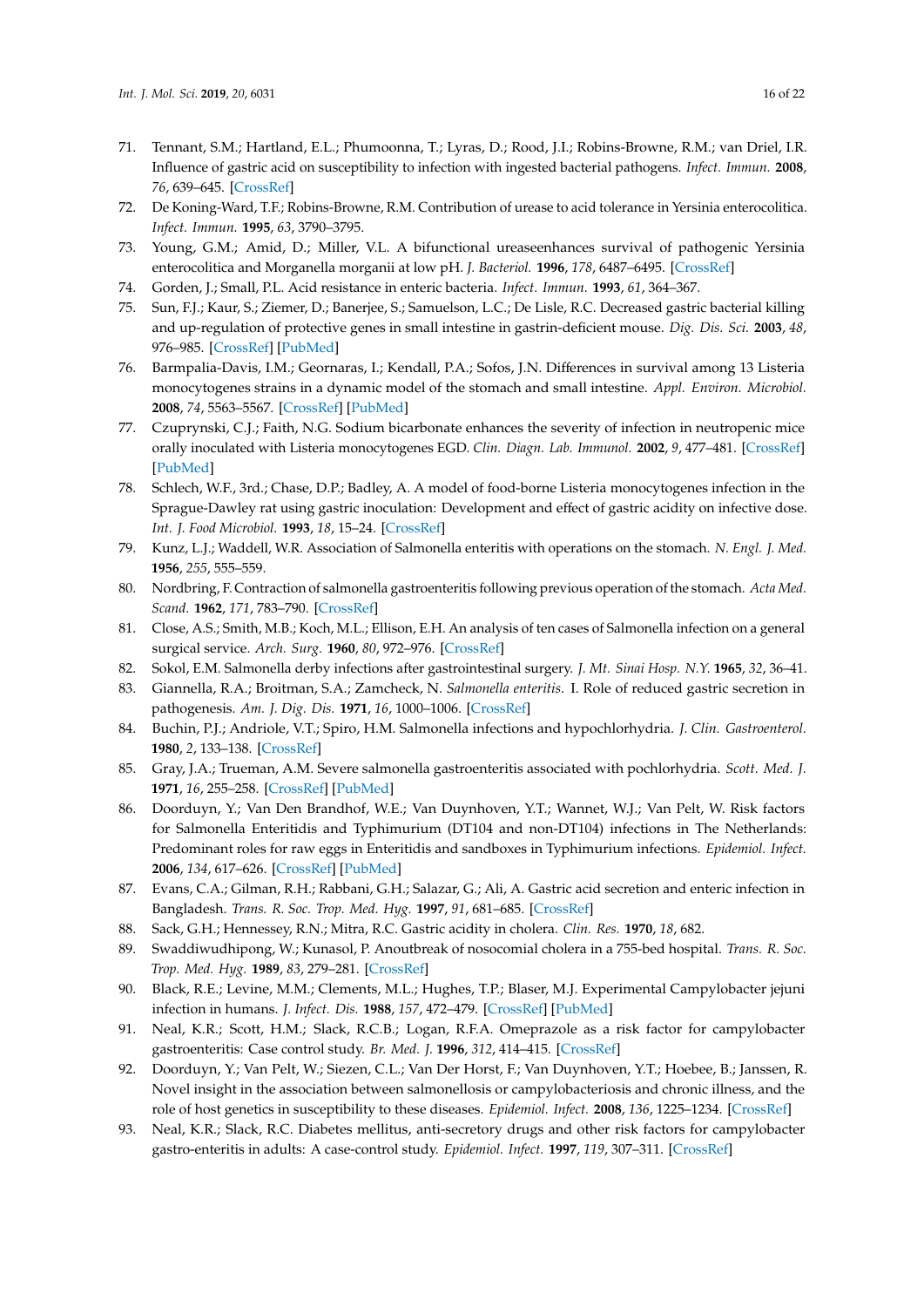- <span id="page-16-0"></span>94. Doorduyn, Y.; Van Den Brandhof, W.E.; Van Duynhoven, Y.T.; Breukink, B.J.; Wagenaar, J.A.; Van Pelt, W. Risk factors for indigenous *Campylobacter jejuni* and *Campylobacter coli* infections in The Netherlands: A case-control study. *Epidemiol. Infect.* **2010**, *138*, 1391–1404. [\[CrossRef\]](http://dx.doi.org/10.1017/S095026881000052X)
- <span id="page-16-1"></span>95. Smith, J.L. The role of gastric acid in preventing foodborne disease and how bacteria overcome acid conditions. *J. Food Prot.* **2003**, *66*, 1292–1303. [\[CrossRef\]](http://dx.doi.org/10.4315/0362-028X-66.7.1292) [\[PubMed\]](http://www.ncbi.nlm.nih.gov/pubmed/12870767)
- <span id="page-16-2"></span>96. Lessa, F.C.; Mu, Y.; Bamberg, W.M.; Beldavs, Z.G.; Dumyati, G.K.; Dunn, J.R.; Farley, M.M.; Holzbauer, S.M.; Meek, J.I.; Phipps, E.C.; et al. Burden of *Clostridium di*ffi*cile* infection in the United States. *N. Engl. J. Med.* **2015**, *372*, 825–834. [\[CrossRef\]](http://dx.doi.org/10.1056/NEJMoa1408913) [\[PubMed\]](http://www.ncbi.nlm.nih.gov/pubmed/25714160)
- 97. Levy, A.R.; Szabo, S.M.; Lozano-Ortega, G.; Lloyd-Smith, E.; Leung, V.; Lawrence, R.; Romney, M.G. Incidence and Costs of *Clostridium di*ffi*cile* Infections in Canada. *Open Forum Infect. Dis.* **2015**, *2*, ofv076. [\[CrossRef\]](http://dx.doi.org/10.1093/ofid/ofv076) [\[PubMed\]](http://www.ncbi.nlm.nih.gov/pubmed/26191534)
- <span id="page-16-3"></span>98. Cao, F.; Chen, C.X.; Wang, M.; Liao, H.R.; Wang, M.X.; Hua, S.Z.; Huang, B.; Xiong, Y.; Zhang, J.Y.; Xu, Y.L. Updated meta-analysis of controlled observational studies: Proton-pump inhibitors and risk of *Clostridium di*ffi*cile* infection. *J. Hosp. Infect.* **2018**, *98*, 4–13. [\[CrossRef\]](http://dx.doi.org/10.1016/j.jhin.2017.08.017) [\[PubMed\]](http://www.ncbi.nlm.nih.gov/pubmed/28842261)
- <span id="page-16-4"></span>99. Leffler, D.A.; Lamont, J.T. Clostridium difficile infection. *N. Engl. J. Med.* **2015**, *372*, 1539–1548. [\[CrossRef\]](http://dx.doi.org/10.1056/NEJMra1403772) [\[PubMed\]](http://www.ncbi.nlm.nih.gov/pubmed/25875259)
- <span id="page-16-5"></span>100. Jump, R.L.; Pultz, M.J.; Donskey, C.J. Vegetative *Clostridium di*ffi*cile* survives in room air on moist surfaces and in gastric contents with reduced acidity: A potential mechanism to explain the association between proton pump inhibitors and *C. di*ffi*cile*-associated diarrhea? *Antimicrob. Agents Chemother.* **2007**, *51*, 2883–2887. [\[CrossRef\]](http://dx.doi.org/10.1128/AAC.01443-06)
- 101. Wilson, K.H.; Sheagren, J.N.; Freter, R. Population dynamics of ingested *Clostridium di*ffi*cile* in the gastrointestinal tract of the Syrian hamster. *J. Infect. Dis.* **1985**, *151*, 355–361. [\[CrossRef\]](http://dx.doi.org/10.1093/infdis/151.2.355)
- <span id="page-16-6"></span>102. Nerandzic, M.M.; Pultz, M.J.; Donskey, C.J. Examination of potential mechanisms to explain the association between proton pump inhibitors and *Clostridium di*ffi*cile* infection. *Antimicrob. Agents Chemother.* **2009**, *53*, 4133–4137. [\[CrossRef\]](http://dx.doi.org/10.1128/AAC.00252-09)
- <span id="page-16-7"></span>103. Cunningham, R.; Dale, B.; Undy, B.; Gaunt, N. Proton pump inhibitors as a risk factor for *Clostridium di*ffi*cile* diarrhoea. *J. Hosp. Infect.* **2003**, *54*, 243–245. [\[CrossRef\]](http://dx.doi.org/10.1016/S0195-6701(03)00088-4)
- <span id="page-16-8"></span>104. Cadle, R.M.; Mansouri, M.D.; Logan, N.; Kudva, D.R.; Musher, D.M. Association of proton-pump inhibitors with outcomes in *Clostridium di*ffi*cile* colitis. *Am. J. Health Syst. Pharm.* **2007**, *64*, 2359–2363. [\[CrossRef\]](http://dx.doi.org/10.2146/ajhp060629)
- 105. Linsky, A.; Gupta, K.; Lawler, E.V.; Fonda, J.R.; Hermos, J.A. Proton pump inhibitors and risk for recurrent *Clostridium di*ffi*cile* infection. *Arch. Intern. Med.* **2010**, *170*, 772–778. [\[CrossRef\]](http://dx.doi.org/10.1001/archinternmed.2010.73) [\[PubMed\]](http://www.ncbi.nlm.nih.gov/pubmed/20458084)
- <span id="page-16-9"></span>106. Kim, J.W.; Lee, K.L.; Jeong, J.B.; Kim, B.G.; Shin, S.; Kim, J.S.; Jung, H.C.; Song, I.S. Proton pump inhibitors as a risk factor for recurrence of Clostridium-difficile-associated diarrhea. *World J. Gastroenterol.* **2010**, *16*, 3573–3577. [\[CrossRef\]](http://dx.doi.org/10.3748/wjg.v16.i28.3573) [\[PubMed\]](http://www.ncbi.nlm.nih.gov/pubmed/20653067)
- <span id="page-16-10"></span>107. Kwok, C.S.; Arthur, A.K.; Anibueze, C.I.; Singh, S.; Cavallazzi, R.; Loke, Y.K. Risk of *Clostridium di*ffi*cile* infection with acid suppressing drugs and antibiotics: Meta-analysis. *Am. J. Gastroenterol.* **2012**, *107*, 1011–1019. [\[CrossRef\]](http://dx.doi.org/10.1038/ajg.2012.108) [\[PubMed\]](http://www.ncbi.nlm.nih.gov/pubmed/22525304)
- <span id="page-16-11"></span>108. DuPont, H.L.; Levine, M.M.; Hornick, R.B.; Formal, S.B. Inoculum size in shigellosis and implications for expected mode of transmission. *J. Infect. Dis.* **1989**, *159*, 1126–1128. [\[CrossRef\]](http://dx.doi.org/10.1093/infdis/159.6.1126) [\[PubMed\]](http://www.ncbi.nlm.nih.gov/pubmed/2656880)
- <span id="page-16-12"></span>109. Peterson, W.L.; Mackowiak, P.A.; Barnett, C.C.; Marling-Cason, M.; Haley, M.L. The human gastric bactericidal barrier: Mechanisms of action, relative antibacterial activity, and dietary influences. *J. Infect. Dis.* **1989**, *159*, 979–983. [\[CrossRef\]](http://dx.doi.org/10.1093/infdis/159.5.979)
- <span id="page-16-13"></span>110. Cobb, C.A.; Curtis, G.D.; Bansi, D.S.; Slade, E.; Mehal, W.; Mitchell, R.G.; Chapman, R.W. Increased prevalence of Listeria monocytogenes in the faeces of patients receiving long-term H2-antagonists. *Eur. J. Gastroenterol. Hepatol.* **1996**, *8*, 1071–1074. [\[CrossRef\]](http://dx.doi.org/10.1097/00042737-199611000-00008)
- <span id="page-16-14"></span>111. Ho, J.L.; Shands, K.N.; Friedland, G.; Eckind, P.; Fraser, D.W. An outbreak of type 4b Listeria monocytogenes infection involving patients from eight Boston hospitals. *Arch. Intern. Med.* **1986**, *146*, 520–524. [\[CrossRef\]](http://dx.doi.org/10.1001/archinte.1986.00360150134016)
- <span id="page-16-15"></span>112. Friesema, I.H.; Kuiling, S.; van der Ende, A.; Heck, M.E.; Spanjaard, L.; van Pelt, W. Risk factors for sporadic listeriosis in the Netherlands, 2008 to 2013. *Euro Surveill.* **2015**, *20*, 21199. [\[CrossRef\]](http://dx.doi.org/10.2807/1560-7917.ES2015.20.31.21199)
- 113. Preussel, K.; Milde-Busch, A.; Schmich, P.; Wetzstein, M.; Stark, K.; Werber, D. Risk factors for sporadic non-pregnancy associated listeriosis in Germany immunocompromised patients and frequently consumed ready-to-eat products. *PLoS ONE* **2015**, *10*, e0142986. [\[CrossRef\]](http://dx.doi.org/10.1371/journal.pone.0142986)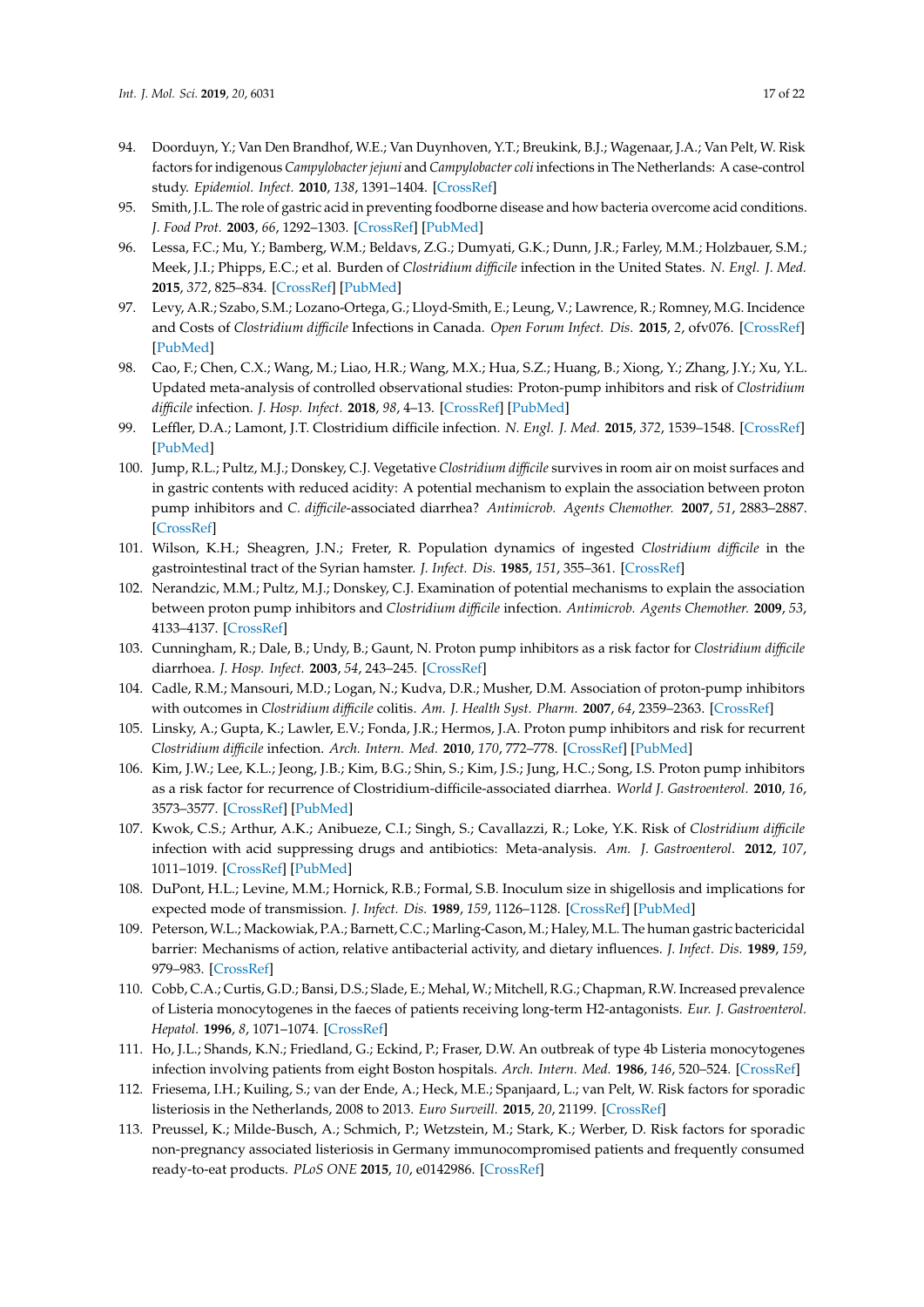- 114. Dalton, C.B.; Merritt, T.D.; Unicomb, L.E.; Kirk, M.D.; Stafford, R.J.; Lalor, K. A national case-control study of risk factors for listeriosis in Australia. Oz Food Net Working Group. *Epidemiol. Infect.* **2011**, *139*, 437–445. [\[CrossRef\]](http://dx.doi.org/10.1017/S0950268810000944)
- <span id="page-17-0"></span>115. Mook, P.; Jenkins, J.; O'Brien, S.J.; Gillespie, I.A. Existing medications among non-pregnancy-related listeriosis patients in England, 2007–2009. *Epidemiol. Infect.* **2013**, *141*, 36–44. [\[CrossRef\]](http://dx.doi.org/10.1017/S095026881200026X) [\[PubMed\]](http://www.ncbi.nlm.nih.gov/pubmed/22404843)
- <span id="page-17-1"></span>116. Kvistholm Jensen, A.; Simonsen, J.; Ethelberg, S. Use of Proton Pump Inhibitors and the Risk of Listeriosis: A Nationwide Registry-based Case-Control Study. *Clin. Infect. Dis.* **2017**, *64*, 845–851. [\[CrossRef\]](http://dx.doi.org/10.1093/cid/ciw860) [\[PubMed\]](http://www.ncbi.nlm.nih.gov/pubmed/28013257)
- <span id="page-17-2"></span>117. Steffen, R. Antacids—A risk factor in travellers brucellosis? *Scand. J. Infect. Dis.* **1977**, *9*, 311–312. [\[CrossRef\]](http://dx.doi.org/10.3109/inf.1977.9.issue-4.11) [\[PubMed\]](http://www.ncbi.nlm.nih.gov/pubmed/579677)
- <span id="page-17-3"></span>118. Cristiano, P.; Paradisi, F. Can cimetidine facilitate infections by oral route? *Lancet* **1982**, *2*, 45. [\[CrossRef\]](http://dx.doi.org/10.1016/S0140-6736(82)91179-5)
- <span id="page-17-4"></span>119. Arnow, P.M.; Smaron, M.; Ormiste, V. Brucellosis in a group of travellers to Spain. *JAMA* **1984**, *27*, 505–507. [\[CrossRef\]](http://dx.doi.org/10.1001/jama.1984.03340280055029)
- <span id="page-17-5"></span>120. Singh, S.; Sharma, M.P. *Strongyloides stercoralis* in northern India. *Indian J. Med. Microbiol.* **1993**, *10*, 85–90.
- <span id="page-17-6"></span>121. Ainley, C.C.; Clarke, D.G.; Timothy, A.R.; Thompson, R.P.H. Strongyloides stercoralis hyperinfection associated with cimetidine in an immunosuppressed patient: Diagnosis by endoscopic biopsy. *Gut* **1986**, *27*, 337–338. [\[CrossRef\]](http://dx.doi.org/10.1136/gut.27.3.337)
- <span id="page-17-7"></span>122. Cadranel, J.F.; Eugene, C. Another example of Strongyloides stercoralis infection associated with cimetidine in an immunosuppressed patient. *Gut* **1986**, *27*, 1229. [\[CrossRef\]](http://dx.doi.org/10.1136/gut.27.10.1229-a)
- <span id="page-17-8"></span>123. Reynaert, H. Proton-pump inhibition and gastric giardiasis: A causal or casual association? *J. Gastroenterol.* **1995**, *30*, 775–778. [\[CrossRef\]](http://dx.doi.org/10.1007/BF02349646)
- <span id="page-17-9"></span>124. Owen, D.G. Attempts at oral infection of rats and mice with trophozoites of Entamoeba histolytica. *Trans. R. Soc. Trop. Med. Hyg.* **1984**, *78*, 160–164. [\[CrossRef\]](http://dx.doi.org/10.1016/0035-9203(84)90266-9)
- <span id="page-17-10"></span>125. Sheele, J.M. Proton Pump Inhibitor Use Is Associated with a Reduced Risk of Infection with Intestinal Protozoa. *Wilderness Environ. Med.* **2017**, *28*, 339–341. [\[CrossRef\]](http://dx.doi.org/10.1016/j.wem.2017.06.008) [\[PubMed\]](http://www.ncbi.nlm.nih.gov/pubmed/28912038)
- <span id="page-17-11"></span>126. Pérez-Villanueva, J.; Romo-Mancillas, A.; Hernández-Campos, A.; Yépez-Mulia, L.; Hernández-Luis, F.; Castillo, R. Antiprotozoal activityofproton-pumpinhibitors. *Bioorg Med. Chem. Lett.* **2011**, *21*, 7351–7354. [\[CrossRef\]](http://dx.doi.org/10.1016/j.bmcl.2011.10.028) [\[PubMed\]](http://www.ncbi.nlm.nih.gov/pubmed/22047694)
- 127. Sears, S.D.; O'Hare, J. Invitro susceptibility of Trichomonas vaginalis to 50 antimicrobial agents. *Antimicrob. Agents Chemother.* **1988**, *32*, 144–146. [\[CrossRef\]](http://dx.doi.org/10.1128/AAC.32.1.144) [\[PubMed\]](http://www.ncbi.nlm.nih.gov/pubmed/3258142)
- 128. Cedillo-Rivera, R.; Muñoz, O. In-vitro susceptibility of Giardia lamblia to albendazole, mebendazole and other chemotherapeutic agents. *J. Med. Microbiol.* **1992**, *37*, 221–224. [\[CrossRef\]](http://dx.doi.org/10.1099/00222615-37-3-221)
- <span id="page-17-12"></span>129. Chavez, B.; Cedillo-Rivera, R.; Martinez-Palomo, A. Giardia lamblia: Ultrastructural study of the invitroeffect of benzimidazoles. *J. Protozool.* **1992**, *39*, 510–515. [\[CrossRef\]](http://dx.doi.org/10.1111/j.1550-7408.1992.tb04841.x)
- <span id="page-17-13"></span>130. Hendel, L.; Svejgaard, E.; Walsoe, I.; Kieffer, M.; Stenderup, A. Esophagal candidosis in progressive systemic sclerosis: Occurrence, significance, and treatment with fluconazole. *Scand. J. Gastroenterol.* **1988**, *23*, 1182–1186. [\[CrossRef\]](http://dx.doi.org/10.3109/00365528809090188)
- 131. Larner, A.J.; Lendrum, R. Oesophageal candidiasis after omeprazole therapy. *Gut* **1992**, *33*, 860–861. [\[CrossRef\]](http://dx.doi.org/10.1136/gut.33.6.860)
- 132. Mosimann, F. Esophageal candidiasis, omeprazole therapy, and organ transplantation—A word of caution. *Transplantation* **1993**, *56*, 492–493. [\[CrossRef\]](http://dx.doi.org/10.1097/00007890-199308000-00054)
- <span id="page-17-14"></span>133. Martinez, A.C.; Tobal, F.G.; Ruiz-Irastorza, G.; Lopez, A.G.; Navia, F.A.; Sangrador, C.O.; Arribas, M.I.M. Risk factors for esophageal candidiasis. *Eur. J. Clin. Microbiol. Infect. Dis.* **2000**, *19*, 96–100.
- <span id="page-17-15"></span>134. Kim, K.Y.; Jang, J.Y.; Kim, J.W.; Shim, J.J.; Lee, C.K.; Dong, S.H.; Kim, H.J.; Kim, B.H.; Chang, Y.W. Acid suppression therapy as a risk factor for Candida esophagitis. *Dig. Dis. Sci.* **2013**, *58*, 1282–1286. [\[CrossRef\]](http://dx.doi.org/10.1007/s10620-012-2520-x)
- <span id="page-17-16"></span>135. Takahashi, Y.; Nagata, N.; Shimbo, T.; Nishijima, T.; Watanabe, K.; Aoki, T.; Sekine, K.; Okubo, H.; Watanabe, K.; Sakurai, T. Long-term trends in esophageal candidiasis prevalence and associated risk factors with or without HIV infection: Lessons from an endoscopic study of 80,219 patients. *PLoS ONE* **2015**, *10*, e0133589. [\[CrossRef\]](http://dx.doi.org/10.1371/journal.pone.0133589) [\[PubMed\]](http://www.ncbi.nlm.nih.gov/pubmed/26208220)
- <span id="page-17-17"></span>136. Brooks, J.R.; Smith, H.F.; Pease, F.B. Bacterology of the stomach immediately following vagotomy: The growth of candida albicans. *Ann. Surg.* **1974**, *179*, 859–862. [\[CrossRef\]](http://dx.doi.org/10.1097/00000658-197406000-00007) [\[PubMed\]](http://www.ncbi.nlm.nih.gov/pubmed/4599845)
- <span id="page-17-18"></span>137. Borg, I.; Heijkenskjold, F.; Nilehn, B.; Wehlin, L. Massive growth of yeasts in resected stomach. *Gut* **1966**, *7*, 244–249. [\[CrossRef\]](http://dx.doi.org/10.1136/gut.7.3.244) [\[PubMed\]](http://www.ncbi.nlm.nih.gov/pubmed/18668801)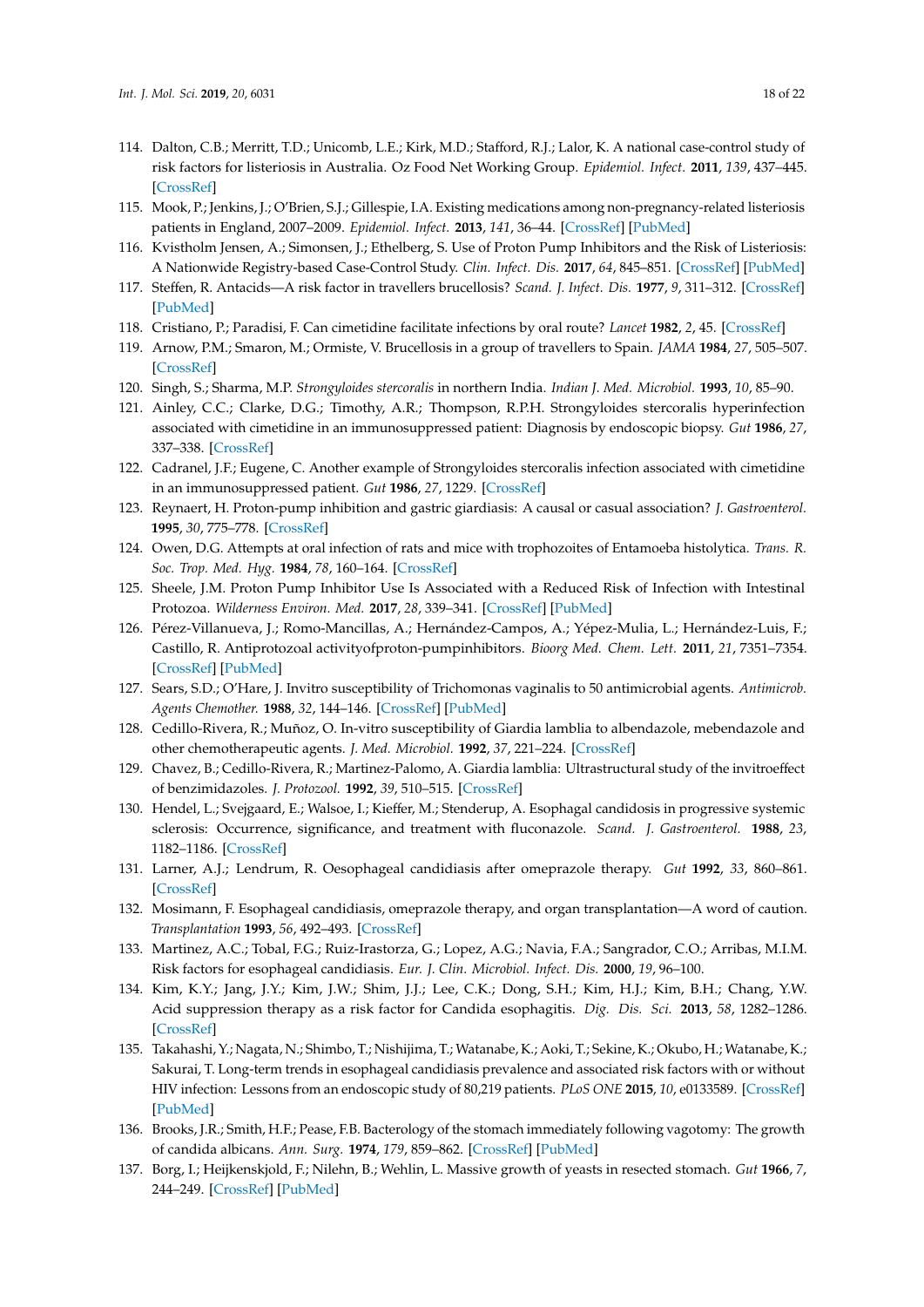- <span id="page-18-0"></span>138. Boero, M.; Pera, A.; Andriulli, A.; Ponti, V.; Canepa, G.; Palmas, F.; Duglio, A.; Molinaro, G.C.; Toselli, M.; Riccardino, N. Candida overgrowth in gastric juice of peptic ulcer subjects on short- and long-term treatment with H2-receptor antagonists. *Digestion* **1983**, *28*, 158–163. [\[CrossRef\]](http://dx.doi.org/10.1159/000198980)
- <span id="page-18-1"></span>139. Goenka, M.K.; Kochhar, R.; Chakrabarti, A.; Kumar, A.; Gupta, O.; Talwar, P.; Mehta, S.K. Candida overgrowth after treatment of duodenal ulcer. A comparison of cimetidine, famotidine, and omaprazole. *J. Clin. Gastroenterol.* **1996**, *23*, 7–10. [\[CrossRef\]](http://dx.doi.org/10.1097/00004836-199607000-00003)
- <span id="page-18-2"></span>140. Zwolinska-Wcislo, M.; Budak, A.; Bogdal, J.; Trojanowska, D.; Stachura, J. Effect of fungal colonization of gastric mucosa on the course of gastric ulcers healing. *Med. Sci. Monit.* **2001**, *7*, 266–275.
- <span id="page-18-3"></span>141. Singh, S.; Singh, N.; Kochhar, R.; Talwar, P.; Metha, S.K. Cimetidine therapy and duodenal candidiasis. Role in healing prosess. *Indian J. Gastroenterol.* **1992**, *11*, 21–22.
- <span id="page-18-4"></span>142. Cipollini, F.; Alitilia, F. Candidiasis of the small intestine. *Gastroenterology* **1981**, *81*, 825–826. [\[CrossRef\]](http://dx.doi.org/10.1016/0016-5085(81)90535-7)
- <span id="page-18-5"></span>143. Buffie, C.G.; Pamer, E.G. Microbiota-mediated colonization resistance against intestinal pathogens. *Nat. Rev. Immunol.* **2013**, *13*, 790–801. [\[CrossRef\]](http://dx.doi.org/10.1038/nri3535)
- 144. Buffie, C.G.; Bucci, V.; Stein, R.R.; McKenney, P.T.; Ling, L.; Gobourne, A.; No, D.; Liu, H.; Kinnebrew, M.; Viale, A. Precision microbiome reconstitution restores bile acid mediated resistance to Clostridium difficile. *Nature* **2015**, *517*, 205–208. [\[CrossRef\]](http://dx.doi.org/10.1038/nature13828)
- <span id="page-18-7"></span>145. Kamada, N.; Chen, G.Y.; Inohara, N.; Núñez, G. Control of pathogens and pathobionts by the gut microbiota. *Nat. Immunol.* **2013**, *14*, 685–690. [\[CrossRef\]](http://dx.doi.org/10.1038/ni.2608) [\[PubMed\]](http://www.ncbi.nlm.nih.gov/pubmed/23778796)
- <span id="page-18-6"></span>146. Britton, R.A.; Young, V.B. Role of the intestinal microbiota in resistance to colonization by Clostridium difficile. *Gastroenterology* **2014**, *146*, 1547–1553. [\[CrossRef\]](http://dx.doi.org/10.1053/j.gastro.2014.01.059) [\[PubMed\]](http://www.ncbi.nlm.nih.gov/pubmed/24503131)
- <span id="page-18-8"></span>147. Imhann, F.; Bonder., M.J.; Vich Vila, A.; Fu, J.; Mujagic, Z.; Vork, L.; Tigchelaar, E.F.; Jankipersadsing, S.A.; Cenit, M.C.; Harmsen, H.J.; et al. Proton pump inhibitors affect the gut microbiome. *Gut* **2016**, *65*, 740–748. [\[CrossRef\]](http://dx.doi.org/10.1136/gutjnl-2015-310376) [\[PubMed\]](http://www.ncbi.nlm.nih.gov/pubmed/26657899)
- <span id="page-18-9"></span>148. Zhernakova, A.; Kurilshikov, A.; Bonder, M.J.; Tigchelaar, E.F.; Schirmer, M.; Vatanen, T.; Mujagic, Z.; Vila, A.V.; Falony, G.; Vieira-Silva, S.; et al. Population-based metagenomics analysis reveals markers for gut microbiome composition and diversity. Life Lines cohort study. *Science* **2016**, *352*, 565–569. [\[CrossRef\]](http://dx.doi.org/10.1126/science.aad3369)
- <span id="page-18-10"></span>149. Jackson, M.A.; Goodrich, J.K.; Maxan, M.E.; Freedberg, D.E.; Abrams, J.A.; Poole, A.C.; Sutter, J.L.; Welter, D.; Ley, R.E.; Bell, J.T.; et al. Proton pump inhibitors alter the composition of the gut microbiota. *Gut* **2016**, *65*, 749–756. [\[CrossRef\]](http://dx.doi.org/10.1136/gutjnl-2015-310861)
- <span id="page-18-11"></span>150. Reveles, K.R.; Ryan, C.N.; Chan, L.; Cosimi, R.A.; Haynes, W.L. Proton pump inhibitor use associated with changes in gut microbiota composition. *Gut* **2018**, *67*, 1369–1370. [\[CrossRef\]](http://dx.doi.org/10.1136/gutjnl-2017-315306)
- <span id="page-18-12"></span>151. Hopkins, M.J.; Macfarlane, G.T. Changes in predominant bacterial populations in human faeces with age and with *Clostridium di*ffi*cile* infection. *J. Med. Microbiol.* **2002**, *51*, 448–454. [\[CrossRef\]](http://dx.doi.org/10.1099/0022-1317-51-5-448)
- <span id="page-18-13"></span>152. Valdés-Varela, L.; Hernández-Barranco, A.M.; Ruas-Madiedo, P.; Gueimonde, M. Effect of bifidobacterium upon clostridium difficile growth and toxicity when co-cultured in different prebiotic substrates. *Front. Microbiol.* **2016**, *7*, 738. [\[CrossRef\]](http://dx.doi.org/10.3389/fmicb.2016.00738)
- <span id="page-18-14"></span>153. Gu, S.; Chen, Y.; Zhang, X.; Lu, H.; Lv, T.; Shen, P.; Lv, L.; Zheng, B.; Jiang, X.; Li, L. Identification of key taxa that favor intestinal colonization of *Clostridium di*ffi*cile* in an adult Chinese population. *Microbes Infect.* **2016**, *18*, 30–38. [\[CrossRef\]](http://dx.doi.org/10.1016/j.micinf.2015.09.008)
- <span id="page-18-15"></span>154. Laheij, R.J.; Sturkenboom, M.C.; Hassing, R.J.; Dieleman, J.; Stricker, B.H.; Jansen, J.B. Risk of community-acquired pneumonia and use of gastric acid-suppressive drugs. *JAMA* **2004**, *292*, 1955–1960. [\[CrossRef\]](http://dx.doi.org/10.1001/jama.292.16.1955)
- <span id="page-18-16"></span>155. Wang, C.H.; Li, C.H.; Hsieh, R.; Fan, C.Y.; Hsu, T.C.; Chang, W.C.; Hsu, W.T.; Lin, Y.Y.; Lee, C.C. Proton pump inhibitors therapy and the risk of pneumonia: A systematic review and meta-analysis of randomized controlled trials and observational studies. *Expert Opin. Drug Saf.* **2019**, *18*, 163–172. [\[CrossRef\]](http://dx.doi.org/10.1080/14740338.2019.1577820) [\[PubMed\]](http://www.ncbi.nlm.nih.gov/pubmed/30704306)
- 156. Lambert, A.A.; Lam, J.O.; Paik, J.J.; Ugarte-Gil, C.; Drummond, M.B.; Crowell, T.A. Risk of community-acquired pneumonia with outpatient proton-pump inhibitor therapy: A systematic review and meta-analysis. *PLoS ONE* **2015**, *10*, e0128004. [\[CrossRef\]](http://dx.doi.org/10.1371/journal.pone.0128004) [\[PubMed\]](http://www.ncbi.nlm.nih.gov/pubmed/26042842)
- 157. Eom, C.S.; Jeon, C.Y.; Lim, J.W.; Cho, E.G.; Park, S.M.; Lee, K.S. Use of acid-suppressive drugs and risk of pneumonia: A systematic review and meta-analysis. *CMAJ* **2011**, *183*, 310–319. [\[CrossRef\]](http://dx.doi.org/10.1503/cmaj.092129) [\[PubMed\]](http://www.ncbi.nlm.nih.gov/pubmed/21173070)
- <span id="page-18-17"></span>158. Johnstone, J.; Nerenberg, K.; Loeb, M. Meta-analysis: Proton pump inhibitor use and the risk of community-acquired pneumonia. *Aliment. Pharmacol. Ther.* **2010**, *31*, 1165–1177. [\[CrossRef\]](http://dx.doi.org/10.1111/j.1365-2036.2010.04284.x)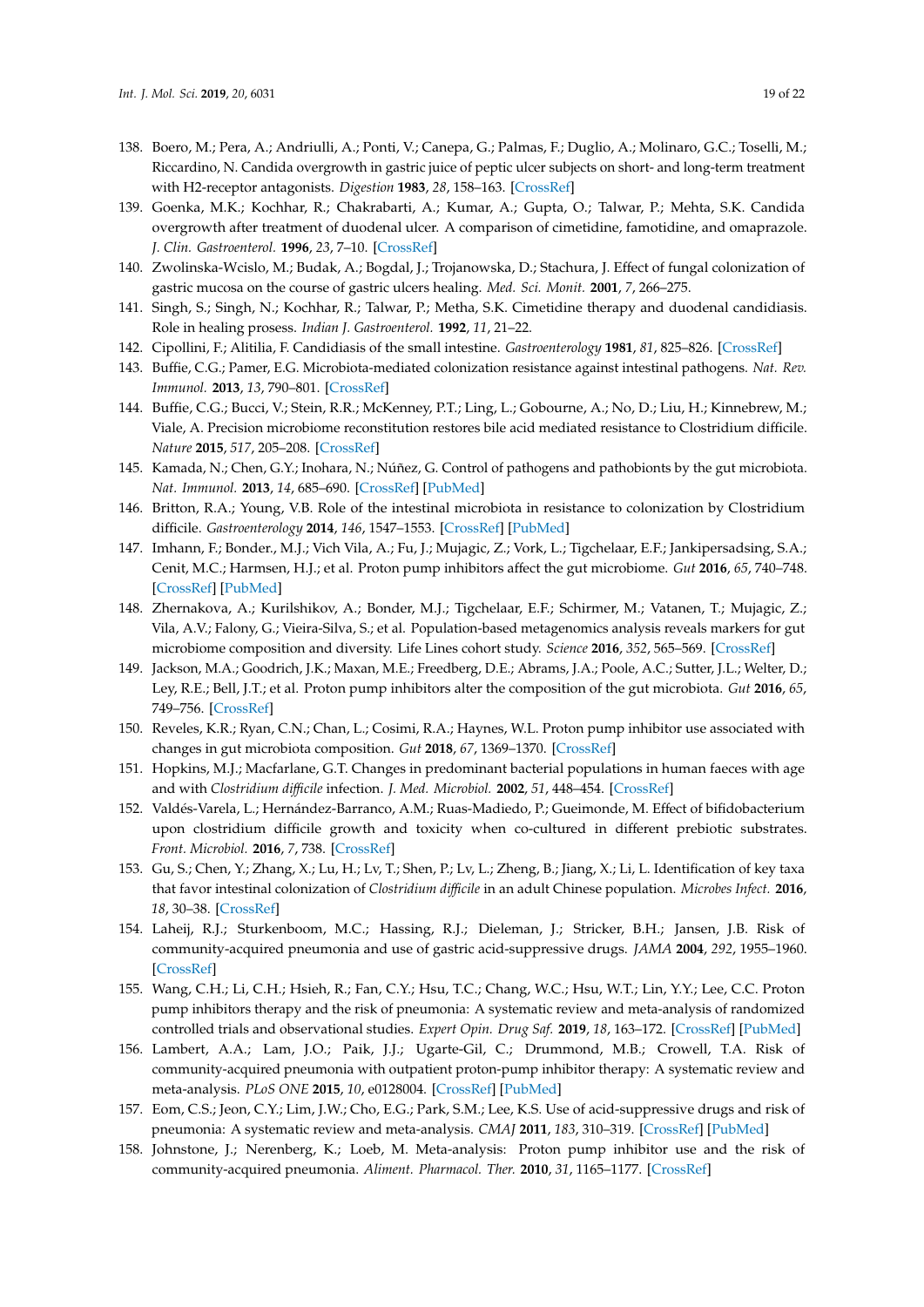- <span id="page-19-0"></span>159. Horwitz, R.I.; Feinstein, A.R. The problem of "protopathic bias" in casecontrol studies. *Am. J. Med.* **1980**, *68*, 255–258. [\[CrossRef\]](http://dx.doi.org/10.1016/0002-9343(80)90363-0)
- <span id="page-19-1"></span>160. Simms, H.H.; DeMaria, E.; McDonald, L.; Peterson, D.; Robinson, A.; Burchard, K.W. Role of gastric colonization in the development of pneumonia in critically ill trauma patients: Results of a prospective randomized trial. *J. Trauma* **1991**, *31*, 531–536. [\[CrossRef\]](http://dx.doi.org/10.1097/00005373-199104000-00013)
- 161. Inglis, T.J.; Sherratt, M.J.; Sproat, L.J.; Gibson, J.S.; Hawkey, P.M. Gastroduodenal dysfunction and bacterial colonisation of the ventilated lung. *Lancet* **1993**, *341*, 911–913. [\[CrossRef\]](http://dx.doi.org/10.1016/0140-6736(93)91208-4)
- <span id="page-19-2"></span>162. Patel, T.A.; Abraham, P.; Ashar, V.J.; Bhatia, S.J.; Anklesaria, P.S. Gastric bacterial overgrowth accompanies profound acid suppression. *Indian J. Gastroenterol.* **1995**, *14*, 134–136.
- <span id="page-19-3"></span>163. Waldum, H.L.; Mårvik, R.; Grønbech, J.E.; Sandvik, A.K.; Aase, S. Oxyntic lesions may be provoked in the rat both by the process of acid secretion and also by gastric acidity. *Aliment. Pharmacol. Ther.* **2000**, *14*, 135–141. [\[CrossRef\]](http://dx.doi.org/10.1046/j.1365-2036.2000.00663.x)
- 164. Krag, M.; Perner, A.; Wetterslev, J.; Wise, M.P.; Hylander Moller, M. Stress ulcer prophylaxis versus placebo or no prophylaxis in critically ill patients: A systematic review of randomised clinical trials with meta-analysis and trial sequential analysis. *Intensive Care Med.* **2014**, *40*, 11–22. [\[CrossRef\]](http://dx.doi.org/10.1007/s00134-013-3125-3)
- <span id="page-19-4"></span>165. Cook, D.; Guyatt, G. Prophylaxis against upper gastrointestinal bleeding in hospitalized patients. *N. Engl. J. Med.* **2018**, *378*, 2506–2516. [\[CrossRef\]](http://dx.doi.org/10.1056/NEJMra1605507)
- <span id="page-19-5"></span>166. Barletta, J.F.; Lat, I.; Micek, S.T.; Cohen, H.; Olsen, K.M.; Haas, C.E. Off-label use of gastrointestinal medications in the intensive care unit. *J. Intensive Care Med.* **2015**, *30*, 217–225. [\[CrossRef\]](http://dx.doi.org/10.1177/0885066613516574) [\[PubMed\]](http://www.ncbi.nlm.nih.gov/pubmed/24362446)
- <span id="page-19-6"></span>167. Krag, M.; Perner, A.; Moller, M.H. Stress ulcer prophylaxis in the intensive care unit. *Curr. Opin. Crit. Care* **2016**, *22*, 186–190. [\[CrossRef\]](http://dx.doi.org/10.1097/MCC.0000000000000290) [\[PubMed\]](http://www.ncbi.nlm.nih.gov/pubmed/26849250)
- 168. MacLaren, R.; Reynolds, P.M.; Allen, R.R. Histamine-2 receptor antagonists vs proton pump inhibitors on gastrointestinaltract hemorrhage and infectious complications in the intensive care unit. *JAMA Intern. Med.* **2014**, *174*, 564–574. [\[CrossRef\]](http://dx.doi.org/10.1001/jamainternmed.2013.14673) [\[PubMed\]](http://www.ncbi.nlm.nih.gov/pubmed/24535015)
- <span id="page-19-7"></span>169. Charlot, M.; Ahlehoff, O.; Norgaard, M.L.; Jørgensen, C.H.; Sørensen, R.; Abildstrøm, S.Z.; Hansen, P.R.; Madsen, J.K.; Køber, L.; Torp-Pedersen, C.; et al. Proton-pump inhibitors are associated with increased cardiovascular risk independent of clopidogrel use: A nationwide cohort study. *Ann. Intern. Med.* **2010**, *153*, 378–386. [\[CrossRef\]](http://dx.doi.org/10.7326/0003-4819-153-6-201009210-00005) [\[PubMed\]](http://www.ncbi.nlm.nih.gov/pubmed/20855802)
- <span id="page-19-8"></span>170. Barbateskovic, M.; Marker, S.; Granholm, A.; Anthon, C.T.; Krag, M.; Jakobsen, J.C.; Perner, A.; Wetterslev, J.; Møller, M.H. Stress ulcer prophylaxis with proton pump inhibitors or histamin-2 receptor antagonists in adult intensive care patients: A systematic review with meta-analysis and trial sequential analysis. *Intensive Care Med.* **2019**, *45*, 143–158. [\[CrossRef\]](http://dx.doi.org/10.1007/s00134-019-05526-z)
- <span id="page-19-9"></span>171. Reynolds, P.M.; MacLaren, R. Re-evaluating the Utility of Stress Ulcer Prophylaxis in the Critically Ill Patient: A Clinical Scenario-Based Meta-Analysis. *Pharmacotherapy* **2019**, *39*, 408–420. [\[CrossRef\]](http://dx.doi.org/10.1002/phar.2172)
- <span id="page-19-10"></span>172. Krag, M.; Marker, S.; Perner, A.; Wetterslev, J.; Wise, M.P.; Schefold, J.C.; Keus, F.; Guttormsen, A.B.; Bendel, S.; Borthwick, M.; et al. Pantoprazole in Patients at Risk for Gastrointestinal Bleeding in the ICU. *N. Engl. J. Med.* **2018**, *379*, 2199–2208. [\[CrossRef\]](http://dx.doi.org/10.1056/NEJMoa1714919)
- <span id="page-19-11"></span>173. Alhazzani, W.; Alshamsi, F.; Belley-Cote, E.; Heels-Ansdell, D.; Brignardello-Petersen, R.; Alquraini, M.; Perner, A.; Møller, M.H.; Krag, M.; Almenawer, S.; et al. Efficacy and safety of stress ulcer prophylaxis in critically ill patients: A network meta-analysis of randomized trials. *Intensive Care Med.* **2018**, *44*, 1–11. [\[CrossRef\]](http://dx.doi.org/10.1007/s00134-017-5005-8)
- <span id="page-19-12"></span>174. Ho, S.W.; Teng, Y.H.; Yang, S.F.; Yeh, H.W.; Wang, Y.H.; Chou, M.C.; Yeh, C.B. Association of Proton Pump Inhibitors Usage with Risk of Pneumonia in Dementia Patients. *J. Am. Geriatr. Soc.* **2017**, *65*, 1441–1447. [\[CrossRef\]](http://dx.doi.org/10.1111/jgs.14813)
- <span id="page-19-13"></span>175. Marchina, S.; Doros, G.; Modak, J.; Helenius, J.; Aycock, D.M.; Kumar, S. Acid-suppressive medications and risk of pneumonia in acute stroke patients: A systematic review and meta-analysis. *J. Neurol. Sci.* **2019**, *400*, 122–128. [\[CrossRef\]](http://dx.doi.org/10.1016/j.jns.2019.02.041) [\[PubMed\]](http://www.ncbi.nlm.nih.gov/pubmed/30927619)
- <span id="page-19-14"></span>176. Lin, W.L.; Muo, C.S.; Lin, W.C.; Hsieh, Y.W.; Kao, C.H. Association of Increased Risk of Pneumonia and Using Proton Pump Inhibitors in Patients with Type II Diabetes Mellitus. *Dose Response* **2019**, *17*, 1559325819843383. [\[CrossRef\]](http://dx.doi.org/10.1177/1559325819843383) [\[PubMed\]](http://www.ncbi.nlm.nih.gov/pubmed/31080379)
- <span id="page-19-15"></span>177. Zirk-Sadowski, J.; Masoli, J.A.; Delgado, J.; Hamilton, W.; Strain, W.D.; Henley, W.; Melzer, D.; Ble, A. Proton-Pump Inhibitors and Long-Term Risk of Community-Acquired Pneumonia in Older Adults. *J. Am. Geriatr. Soc.* **2018**, *66*, 1332–1338. [\[CrossRef\]](http://dx.doi.org/10.1111/jgs.15385) [\[PubMed\]](http://www.ncbi.nlm.nih.gov/pubmed/29676433)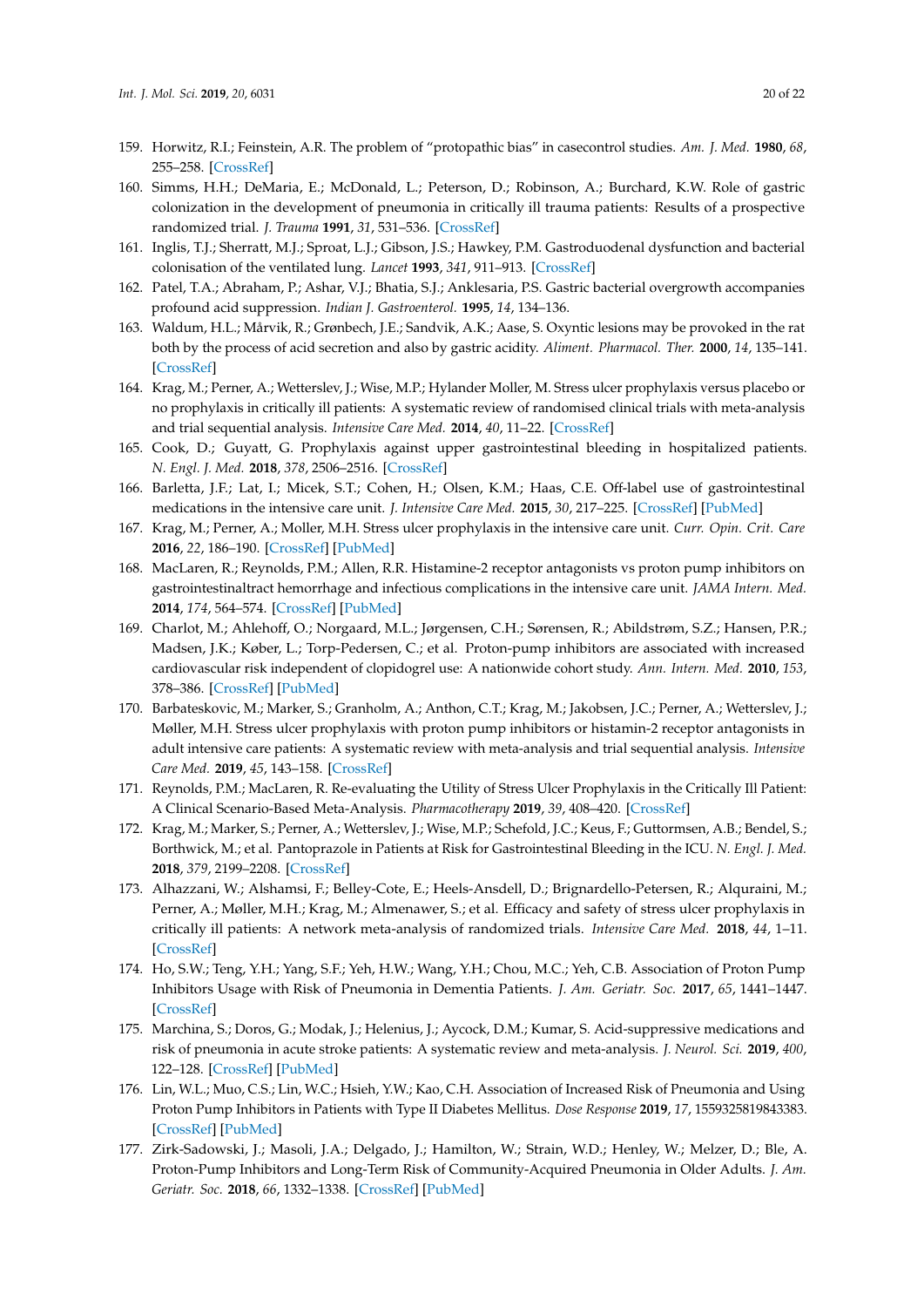- <span id="page-20-0"></span>178. Bajaj, J.S.; Ratliff, S.M.; Heuman, D.M.; Lapane, K.L. Proton pump inhibitors are associated with a high rate of serious infections in veterans with decompensated cirrhosis. *Aliment. Pharmacol. Ther.* **2012**, *36*, 866–874. [\[CrossRef\]](http://dx.doi.org/10.1111/apt.12045)
- <span id="page-20-1"></span>179. Hung, T.H.; Tseng, C.W.; Tsai, C.C.; Lee, H.F. Effect of proton pump inhibitors on mortality of cirrhotic patients with pneumonia. *PLoS ONE* **2019**, *14*, e0216041. [\[CrossRef\]](http://dx.doi.org/10.1371/journal.pone.0216041)
- <span id="page-20-2"></span>180. Hsu, W.T.; Lai, C.C.; Wang, Y.H.; Tseng, P.H.; Wang, K.; Wang, C.Y.; Chen, L. Risk of pneumonia in patients with gastroesophageal reflux disease: A population-based cohort study. *PLoS ONE* **2017**, *12*, e0183808. [\[CrossRef\]](http://dx.doi.org/10.1371/journal.pone.0183808)
- <span id="page-20-3"></span>181. Chavez-Tapia, N.C.; Tellez-Avila, F.I.; Garcia-Leiva, J.; Valdovinos, M.A. Use and overuse of proton pump inhibitors in cirrhotic patients. *Med. Sci. Monit.* **2008**, *14*, CR468–CR472.
- <span id="page-20-4"></span>182. Dultz, G.; Piiper, A.; Zeuzem, S.; Kronenberger, B.; Waidmann, O. Proton pump inhibitor treatment is associated with the severityof liver disease and increased mortality in patients with cirrhosis. *Aliment. Pharmacol. Ther.* **2015**, *41*, 459–466. [\[CrossRef\]](http://dx.doi.org/10.1111/apt.13061)
- <span id="page-20-5"></span>183. Wiest, R.; Lawson, M.; Geuking, M. Pathological bacterial translocation in liver cirrhosis. *J. Hepatol.* **2014**, *60*, 197–209. [\[CrossRef\]](http://dx.doi.org/10.1016/j.jhep.2013.07.044)
- <span id="page-20-6"></span>184. Bauer, T.M.; Steinbrückner, B.; Brinkmann, F.E.; Ditzen, A.K.; Schwacha, H.; Aponte, J.J.; Pelz, K.; Kist, M.; Blum, H.E. Small intestinal bacterial overgrowth in patients with cirrhosis: Prevalence and relation with spontaneous bacterial peritonitis. *Am. J. Gastroenterol.* **2001**, *96*, 2962–2967. [\[CrossRef\]](http://dx.doi.org/10.1111/j.1572-0241.2001.04668.x)
- <span id="page-20-7"></span>185. Xu, H.B.; Wang, H.D.; Li, C.H.; Ye, S.; Dong, M.S.; Xia, Q.J.; Zhang, A.Q.; Pan, K.; Ge, X.L.; Dong, J.H. Proton pump inhibitor use and risk of spontaneous bacterial peritonitis in cirrhotic patients: A systematic review and meta-analysis. *Genet. Mol. Res.* **2015**, *14*, 7490–7501. [\[CrossRef\]](http://dx.doi.org/10.4238/2015.July.3.25) [\[PubMed\]](http://www.ncbi.nlm.nih.gov/pubmed/26214428)
- <span id="page-20-9"></span>186. Deshpande, A.; Pasupuleti, V.; Thota, P.; Pant, C.; Mapara, S.; Hassan, S.; Rolston, D.D.; Sferra, T.J.; Hernandez, A.V. Acid-suppressive therapy isassociated with spontaneous bacterial peritonitis in cirrhotic patients: Ameta-analysis. *J. Gastroenterol. Hepatol.* **2013**, *28*, 235–242. [\[CrossRef\]](http://dx.doi.org/10.1111/jgh.12065) [\[PubMed\]](http://www.ncbi.nlm.nih.gov/pubmed/23190338)
- <span id="page-20-10"></span>187. Yu, T.; Tang, Y.; Jiang, L.; Zheng, Y.; Xiong, W.; Lin, L. Proton pump inhibitor therapy and its association with spontaneous bacterial peritonitis incidence and mortality: A meta-analysis. *Dig. Liver Dis.* **2016**, *48*, 353–359. [\[CrossRef\]](http://dx.doi.org/10.1016/j.dld.2015.12.009) [\[PubMed\]](http://www.ncbi.nlm.nih.gov/pubmed/26795544)
- <span id="page-20-8"></span>188. Trikudanathan, G.; Israel, J.; Cappa, J.; O'Sullivan, D.M. Association between proton pumpinhibitors and spontaneous bacterial peritonitis in cirrhotic patients—A sys-tematic review and meta-analysis. *Int. J. Clin. Pract.* **2011**, *65*, 674–678. [\[CrossRef\]](http://dx.doi.org/10.1111/j.1742-1241.2011.02650.x)
- <span id="page-20-11"></span>189. Janka, T.; Tornai, T.; Borbély, B.; Tornai, D.; Altorjay, I.; Papp, M.; Vitális, Z. Deleterious effect of proton pump inhibitors on the disease course of cirrhosis. *Eur. J. Gastroenterol. Hepatol.* **2019**. [\[CrossRef\]](http://dx.doi.org/10.1097/MEG.0000000000001499)
- <span id="page-20-12"></span>190. Hung, T.H.; Tseng, C.W.; Lee, H.F.; Tsai, C.C.; Tsai, C.C. Effect of Proton Pump Inhibitors on Mortality in Patients with Cirrhosis and Spontaneous Bacterial Peritonitis. *Ann. Hepatol.* **2018**, *17*, 933–939. [\[CrossRef\]](http://dx.doi.org/10.5604/01.3001.0012.7193)
- <span id="page-20-13"></span>191. Mandorfer, M.; Bota, S.; Schwabl, P.; Bucsics, T.; Pfisterer, N.; Summereder, C.; Hagmann, M.; Blacky, A.; Ferlitsch, A.; Sieghart, W.; et al. Proton pump inhibitor intake neither predisposes to spontaneous bacterial peritonitis or other infections nor increases mortality in patients with cirrhosis and ascites. *PLoS ONE* **2014**, *9*, e110503. [\[CrossRef\]](http://dx.doi.org/10.1371/journal.pone.0110503)
- <span id="page-20-14"></span>192. Kim, J.H.; Lim, K.S.; Min, Y.W.; Lee, H.; Min, B.H.; Rhee, P.L.; Kim, J.J.; Koh, K.C.; Paik, S.W. Proton pump inhibitors do not increase the risk for recurrent spontaneous bacterial peritonitis in patients with cirrhosis. *J. Gastroenterol. Hepatol.* **2017**, *32*, 1064–1070. [\[CrossRef\]](http://dx.doi.org/10.1111/jgh.13637)
- <span id="page-20-15"></span>193. Bajaj, J.S. The role of microbiota in hepatic encephalopathy. *Gut Microbes* **2014**, *5*, 397–403. [\[CrossRef\]](http://dx.doi.org/10.4161/gmic.28684)
- 194. Bajaj, J.S.; Heuman, D.M.; Hylemon, P.B.; Sanyal, A.J.; White, M.B.; Monteith, P.; Noble, N.A.; Unser, A.B.; Daita, K.; Fisher, A.R.; et al. Altered profile of human gut microbiome is associated with cirrhosis and its complications. *J. Hepatol.* **2014**, *60*, 940–947. [\[CrossRef\]](http://dx.doi.org/10.1016/j.jhep.2013.12.019)
- <span id="page-20-16"></span>195. Kao, D.; Roach, B.; Park, H.; Hotte, N.; Madsen, K.; Bain, V.; Tandon, P. Fecal microbiota transplantation in the management of hepatic encephalopathy. *Hepatology* **2016**, *63*, 339–340. [\[CrossRef\]](http://dx.doi.org/10.1002/hep.28121) [\[PubMed\]](http://www.ncbi.nlm.nih.gov/pubmed/26264779)
- <span id="page-20-17"></span>196. Lin, Z.N.; Zuo, Y.Q.; Hu, P. Association of Proton Pump Inhibitor Therapy with Hepatic Encephalopathy in Hepatitis B Virus-related Acute-on-Chronic Liver Failure. *Hepat. Mon.* **2014**, *14*, e16258. [\[CrossRef\]](http://dx.doi.org/10.5812/hepatmon.16258) [\[PubMed\]](http://www.ncbi.nlm.nih.gov/pubmed/24748895)
- <span id="page-20-18"></span>197. Tsai, C.F.; Chen, M.H.; Wang, Y.P.; Chu, C.J.; Huang, Y.H.; Lin, H.C.; Hou, M.C.; Lee, F.Y.; Su, T.P.; Lu, C.L. Proton Pump Inhibitors Increase Risk for Hepatic Encephalopathy in Patients with Cirrhosis in A Population Study. *Gastroenterology* **2017**, *152*, 134–141. [\[CrossRef\]](http://dx.doi.org/10.1053/j.gastro.2016.09.007) [\[PubMed\]](http://www.ncbi.nlm.nih.gov/pubmed/27639806)